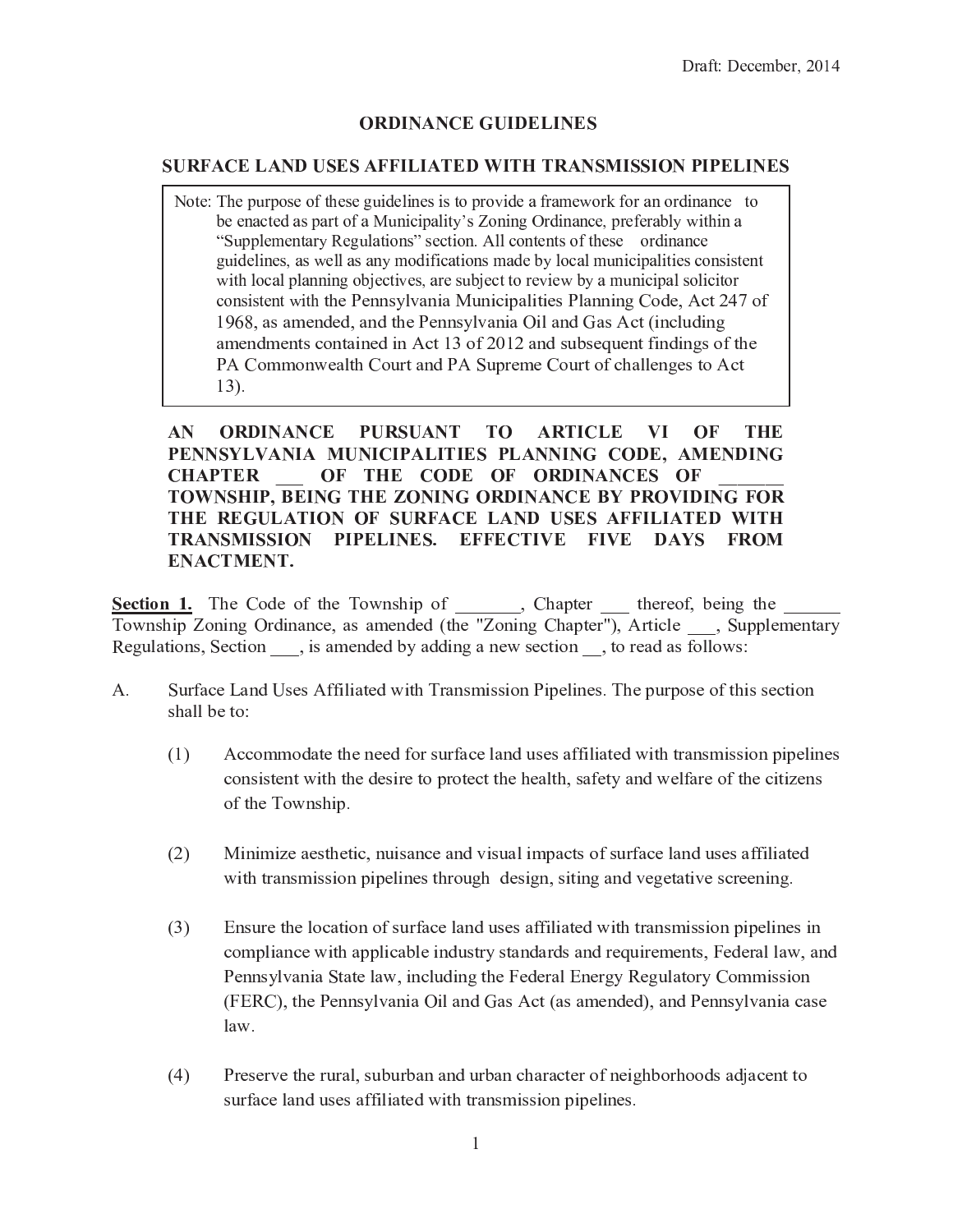- $B<sub>r</sub>$ Use provisions.
	- Surface land uses affiliated with transmission pipelines shall be permitted as a  $(1)$ principal use by right in the *Industrial District* where underground pipelines exist or are proposed. Such uses shall meet the dimensional requirements, including but not limited to area and bulk standards, of the *Industrial District*. Applicants are required to demonstrate to the satisfaction of the Township that the requirements of Section C, Standards for surface land uses affiliated with transmission pipelines, can be met.

Note: Municipalities may wish to permit surface land uses as conditional uses within their Industrial District (rather than as by right uses); if so, the standards contained in Subsection C, below, would become the "conditional use standards" by which the land use would be permitted.

- Note: Municipalities may wish to designate other areas where surface uses are permitted as conditional uses, such as zoning districts within which existing pipeline corridors already exist, or other special use districts (such as a defined "pipeline" corridor district") appropriate for such uses. Each municipality will need to carefully consider whether additional or special use districts are appropriate for surface land uses affiliated with transmission pipelines in their community. Sample language for permitting surface land uses affiliated with existing transmission pipelines follows and could be inserted here as Subsection B.2;  $-$
- Except as otherwise designated in Subsection (3) below, surface land uses affiliated  $(2)$ with transmission pipelines shall be permitted as a principal use in zoning districts where underground pipelines exist as of the date of adoption of this Section when authorized as a conditional use pursuant to Section C, Standards for surface land uses affiliated with transmission pipelines and *(insert reference to municipal* Conditional Use Approval Standards). In addition, such uses shall meet the dimensional requirements, including but not limited to area and bulk standards, of the underlying district.
- $(3)$ Surface land uses affiliated with transmission pipelines shall be prohibited in the Historic Preservation Overlay District.

Note: The example in Subsection B.3 above prohibits surface land uses in historic districts. Municipalities may also wish to prohibit or otherwise regulate such uses in other special districts or resource protection areas such as scenic corridor overlay districts, water resource protection areas (critical aquifer recharge areas, source water protection areas, wellhead protection areas, etc.), natural resource protection areas (wetlands, riparian buffer areas, rare habitat areas), etc.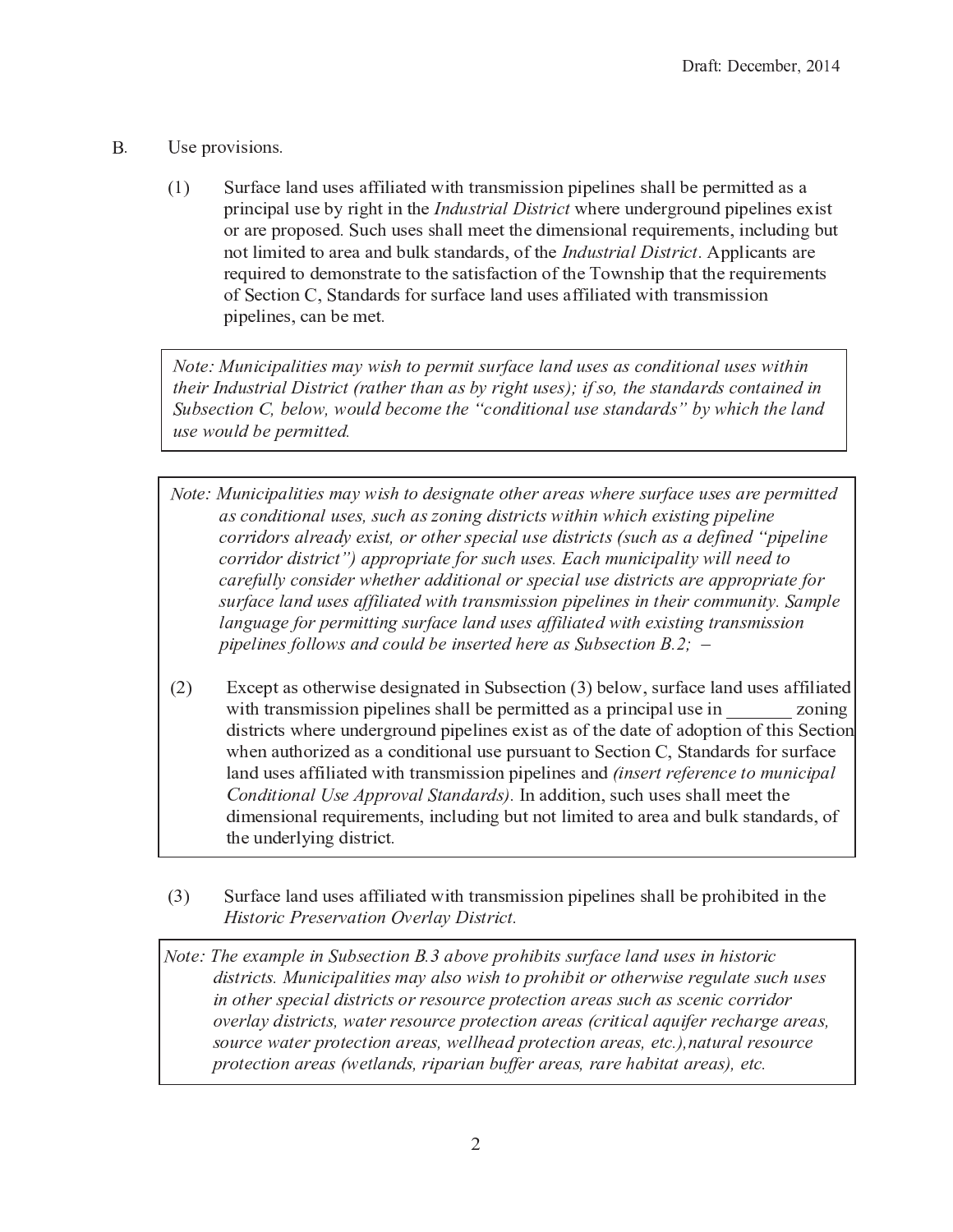$(4)$ All other uses ancillary to surface land uses affiliated with transmission pipelines ? @ <sup>2</sup> <sup>&</sup>lt; @ <sup>4</sup> <sup>1</sup> ; <sup>A</sup> ; <sup>7</sup> <sup>2</sup> <sup>5</sup> <sup>M</sup> <sup>9</sup> <sup>K</sup> <sup>2</sup> : : <sup>4</sup> <sup>7</sup> <sup>1</sup> <sup>2</sup> @ <sup>8</sup> ; : <sup>2</sup> <sup>&</sup>lt; <sup>2</sup> @ <sup>F</sup> ; <sup>7</sup> <sup>7</sup> <sup>2</sup> <sup>5</sup> ; <sup>9</sup> <sup>7</sup> <sup>1</sup> <sup>2</sup> <sup>U</sup> <sup>4</sup> <sup>9</sup> ; <sup>9</sup> <sup>B</sup> <sup>5</sup> ; : <sup>7</sup> @ ; <sup>E</sup> <sup>7</sup> ; <sup>9</sup> <sup>8</sup> <sup>1</sup> ; <sup>E</sup> <sup>1</sup> <sup>7</sup> <sup>1</sup> <sup>2</sup> <sup>M</sup> : <sup>2</sup> ; : K <sup>4</sup> <sup>E</sup> ? <sup>7</sup> <sup>2</sup> <sup>5</sup> <sup>Q</sup>

¥ ¡ ¦ <sup>Õ</sup> ¤ ¡ ¡ <sup>¬</sup> <sup>¬</sup> ¡ « ¡ ¤ ¨ ¡ <sup>Í</sup> <sup>¬</sup> <sup>Ë</sup>

- $\mathcal{C}$ . Standards for surface land uses affiliated with transmission pipelines. The following : <sup>7</sup> ? <sup>9</sup> <sup>5</sup> ? @ <sup>5</sup> : <sup>8</sup> ; <sup>K</sup> <sup>K</sup> <sup>A</sup> <sup>2</sup> <sup>E</sup> <sup>4</sup> <sup>9</sup> : ; <sup>5</sup> <sup>2</sup> @ <sup>2</sup> <sup>5</sup> <sup>A</sup> <sup>N</sup> <sup>7</sup> <sup>1</sup> <sup>2</sup> <sup>0</sup> <sup>4</sup> <sup>8</sup> <sup>9</sup> : <sup>1</sup> ; <sup>&</sup>lt; <sup>&</sup>lt; @ ; <sup>4</sup> @ <sup>7</sup> <sup>4</sup> <sup>&</sup>lt; <sup>2</sup> @ <sup>F</sup> ; <sup>7</sup> <sup>7</sup> ; <sup>9</sup> <sup>B</sup> : <sup>M</sup> @ <sup>6</sup> ? <sup>E</sup> <sup>2</sup> <sup>K</sup> ? <sup>9</sup> <sup>5</sup> <sup>M</sup> : <sup>2</sup> : ? <sup>6</sup> <sup>6</sup> ; <sup>K</sup> ; ? <sup>7</sup> <sup>2</sup> <sup>5</sup> <sup>8</sup> ; <sup>7</sup> <sup>1</sup> <sup>7</sup> @ ? <sup>9</sup> : <sup>F</sup> ; : : ; <sup>4</sup> <sup>9</sup> <sup>&</sup>lt; ; <sup>&</sup>lt; <sup>2</sup> <sup>K</sup> ; <sup>9</sup> <sup>2</sup> : <sup>P</sup>
	- G I <sup>L</sup> <sup>2</sup> <sup>7</sup> <sup>A</sup> ? <sup>E</sup> : <sup>Q</sup> <sup>S</sup> <sup>9</sup> <sup>K</sup> <sup>2</sup> : : <sup>4</sup> <sup>7</sup> <sup>1</sup> <sup>2</sup> @ <sup>8</sup> ; : <sup>2</sup> ? <sup>&</sup>lt; <sup>&</sup>lt; @ <sup>4</sup> <sup>X</sup> <sup>2</sup> <sup>5</sup> <sup>A</sup> <sup>N</sup> <sup>7</sup> <sup>1</sup> <sup>2</sup> 4 ? @ <sup>5</sup> <sup>4</sup> <sup>6</sup> <sup>L</sup> <sup>M</sup> <sup>&</sup>lt; <sup>2</sup> @ <sup>X</sup> ; : <sup>4</sup> @ : <sup>M</sup> <sup>&</sup>lt; <sup>4</sup> <sup>9</sup> @ <sup>2</sup> <sup>E</sup> <sup>4</sup> <sup>F</sup> <sup>F</sup> <sup>2</sup> <sup>9</sup> <sup>5</sup> ? <sup>7</sup> ; <sup>4</sup> <sup>9</sup> <sup>4</sup> <sup>6</sup> <sup>7</sup> <sup>1</sup> <sup>2</sup> <sup>0</sup> <sup>4</sup> <sup>8</sup> <sup>9</sup> : <sup>1</sup> ; <sup>&</sup>lt; <sup>T</sup> <sup>K</sup> ? <sup>9</sup> <sup>9</sup> ; <sup>9</sup> <sup>B</sup> <sup>3</sup> <sup>4</sup> <sup>F</sup> <sup>F</sup> ; : : ; <sup>4</sup> <sup>9</sup> <sup>&</sup>gt; <sup>7</sup> <sup>1</sup> <sup>2</sup> ? <sup>&</sup>lt; <sup>&</sup>lt; <sup>K</sup> ; <sup>E</sup> ? <sup>9</sup> <sup>7</sup> : <sup>1</sup> ? <sup>K</sup> <sup>K</sup> 5 <sup>2</sup> <sup>F</sup> <sup>4</sup> <sup>9</sup> : <sup>7</sup> @ ? <sup>7</sup> <sup>2</sup> <sup>7</sup> <sup>1</sup> ? <sup>7</sup> <sup>7</sup> <sup>1</sup> <sup>2</sup> : <sup>2</sup> <sup>7</sup> <sup>A</sup> ? <sup>E</sup> : <sup>6</sup> <sup>4</sup> @ : <sup>M</sup> @ <sup>6</sup> ? <sup>E</sup> <sup>2</sup> <sup>K</sup> ? <sup>9</sup> <sup>5</sup> <sup>M</sup> : <sup>2</sup> : ? <sup>6</sup> <sup>6</sup> ; <sup>K</sup> ; ? <sup>7</sup> <sup>2</sup> <sup>5</sup> <sup>8</sup> ; <sup>7</sup> <sup>1</sup> <sup>7</sup> @ ? <sup>9</sup> : <sup>F</sup> ; : : ; <sup>4</sup> <sup>9</sup> < ; <sup>&</sup>lt; <sup>2</sup> <sup>K</sup> ; <sup>9</sup> <sup>2</sup> : ? <sup>9</sup> <sup>5</sup> ? <sup>K</sup> <sup>K</sup> : <sup>M</sup> <sup>&</sup>lt; <sup>&</sup>lt; <sup>4</sup> @ <sup>7</sup> ; <sup>9</sup> <sup>B</sup> <sup>2</sup> [ <sup>M</sup> ; <sup>&</sup>lt; <sup>F</sup> <sup>2</sup> <sup>9</sup> <sup>7</sup> ? <sup>9</sup> <sup>5</sup> : <sup>7</sup> @ <sup>M</sup> <sup>E</sup> <sup>7</sup> <sup>M</sup> @ <sup>2</sup> : <sup>7</sup> <sup>4</sup> ? <sup>9</sup> <sup>N</sup> <sup>&</sup>lt; @ <sup>4</sup> <sup>&</sup>lt; <sup>2</sup> @ <sup>7</sup> <sup>N</sup> <sup>K</sup> ; <sup>9</sup> <sup>2</sup> <sup>4</sup> @ @ ; <sup>B</sup> <sup>1</sup> <sup>7</sup> <sup>Þ</sup> <sup>4</sup> <sup>6</sup> <sup>Þ</sup> <sup>8</sup> ? <sup>N</sup> : <sup>1</sup> ? <sup>K</sup> <sup>K</sup> <sup>A</sup> <sup>2</sup> <sup>E</sup> <sup>4</sup> <sup>9</sup> : ; : <sup>7</sup> <sup>2</sup> <sup>9</sup> <sup>7</sup> <sup>8</sup> ; <sup>7</sup> <sup>1</sup> <sup>7</sup> <sup>1</sup> <sup>2</sup> <sup>F</sup> ; <sup>9</sup> ; <sup>F</sup> <sup>M</sup> <sup>F</sup> : <sup>2</sup> <sup>7</sup> <sup>A</sup> ? <sup>E</sup> ; <sup>9</sup> <sup>7</sup> <sup>1</sup> <sup>2</sup> <sup>M</sup> <sup>9</sup> <sup>5</sup> <sup>2</sup> @ <sup>K</sup> <sup>N</sup> ; <sup>9</sup> <sup>B</sup> U <sup>4</sup> <sup>9</sup> ; <sup>9</sup> <sup>B</sup> <sup>5</sup> ; : <sup>7</sup> @ ; <sup>E</sup> <sup>7</sup> <sup>Q</sup> <sup>×</sup> <sup>9</sup> ? <sup>5</sup> <sup>5</sup> ; <sup>7</sup> ; <sup>4</sup> <sup>9</sup> <sup>&</sup>gt; : <sup>M</sup> @ <sup>6</sup> ? <sup>E</sup> <sup>2</sup> <sup>K</sup> ? <sup>9</sup> <sup>5</sup> <sup>M</sup> : <sup>2</sup> : ? <sup>6</sup> <sup>6</sup> ; <sup>K</sup> ; ? <sup>7</sup> <sup>2</sup> <sup>5</sup> <sup>8</sup> ; <sup>7</sup> <sup>1</sup> <sup>7</sup> @ ? <sup>9</sup> : <sup>F</sup> ; : : ; <sup>4</sup> <sup>9</sup> <sup>&</sup>lt; ; <sup>&</sup>lt; <sup>2</sup> <sup>K</sup> ; <sup>9</sup> <sup>2</sup> : ? <sup>9</sup> <sup>5</sup> ? <sup>K</sup> <sup>K</sup> : <sup>M</sup> <sup>&</sup>lt; <sup>&</sup>lt; <sup>4</sup> @ <sup>7</sup> ; <sup>9</sup> <sup>B</sup> <sup>2</sup> [ <sup>M</sup> ; <sup>&</sup>lt; <sup>F</sup> <sup>2</sup> <sup>9</sup> <sup>7</sup> ? <sup>9</sup> <sup>5</sup> : <sup>7</sup> @ <sup>M</sup> <sup>E</sup> <sup>7</sup> <sup>M</sup> @ <sup>2</sup> : : <sup>1</sup> ? <sup>K</sup> <sup>K</sup> <sup>A</sup> <sup>2</sup> : <sup>2</sup> <sup>7</sup> <sup>A</sup> ? <sup>E</sup> ? <sup>F</sup> ; <sup>9</sup> ; <sup>F</sup> <sup>M</sup> <sup>F</sup> <sup>4</sup> <sup>6</sup> : <sup>2</sup> <sup>X</sup> <sup>2</sup> <sup>9</sup> 1 <sup>M</sup> <sup>9</sup> <sup>5</sup> @ <sup>2</sup> <sup>5</sup> ? <sup>9</sup> <sup>5</sup> <sup>6</sup> ; <sup>6</sup> <sup>7</sup> <sup>N</sup> <sup>G</sup> <sup>ß</sup> <sup>I</sup> <sup>6</sup> <sup>2</sup> <sup>2</sup> <sup>7</sup> <sup>6</sup> @ <sup>4</sup> <sup>F</sup> @ <sup>2</sup> : ; <sup>5</sup> <sup>2</sup> <sup>9</sup> <sup>7</sup> ; ? <sup>K</sup> <sup>A</sup> <sup>M</sup> ; <sup>K</sup> <sup>5</sup> ; <sup>9</sup> <sup>B</sup> : ? <sup>9</sup> <sup>5</sup> ? <sup>K</sup> <sup>K</sup> <sup>E</sup> <sup>4</sup> <sup>F</sup> <sup>F</sup> <sup>2</sup> @ <sup>E</sup> ; ? <sup>K</sup> <sup>&</sup>gt; ; <sup>9</sup> <sup>5</sup> <sup>M</sup> : <sup>7</sup> @ ; ? <sup>K</sup> ? <sup>9</sup> <sup>5</sup> ; <sup>9</sup> : <sup>7</sup> ; <sup>7</sup> <sup>M</sup> <sup>7</sup> ; <sup>4</sup> <sup>9</sup> ? <sup>K</sup> <sup>M</sup> : <sup>2</sup> : <sup>4</sup> @ ? <sup>F</sup> ; <sup>9</sup> ; <sup>F</sup> <sup>M</sup> <sup>F</sup> <sup>4</sup> <sup>6</sup> <sup>6</sup> ; <sup>X</sup> <sup>2</sup> <sup>1</sup> <sup>M</sup> <sup>9</sup> <sup>5</sup> @ <sup>2</sup> <sup>5</sup> <sup>G</sup> <sup>ß</sup> <sup>I</sup> <sup>6</sup> <sup>2</sup> <sup>2</sup> <sup>7</sup> <sup>6</sup> @ <sup>4</sup> <sup>F</sup> <sup>7</sup> <sup>1</sup> <sup>2</sup> 9 <sup>2</sup> ? @ <sup>2</sup> : <sup>7</sup> <sup>K</sup> <sup>4</sup> <sup>7</sup> <sup>K</sup> ; <sup>9</sup> <sup>2</sup> <sup>&</sup>gt; <sup>8</sup> <sup>1</sup> ; <sup>E</sup> <sup>1</sup> <sup>2</sup> <sup>X</sup> <sup>2</sup> @ ; : <sup>B</sup> @ <sup>2</sup> ? <sup>7</sup> <sup>2</sup> @ <sup>Q</sup>

L <sup>2</sup> <sup>7</sup> <sup>A</sup> ? <sup>E</sup> : <sup>F</sup> ? <sup>N</sup> <sup>A</sup> <sup>2</sup> ; <sup>9</sup> <sup>E</sup> @ <sup>2</sup> ? : <sup>2</sup> <sup>5</sup> <sup>A</sup> <sup>N</sup> <sup>7</sup> <sup>1</sup> <sup>2</sup> <sup>0</sup> <sup>4</sup> <sup>8</sup> <sup>9</sup> : <sup>1</sup> ; <sup>&</sup>lt; <sup>&</sup>lt; <sup>M</sup> @ : <sup>M</sup> ? <sup>9</sup> <sup>7</sup> <sup>7</sup> <sup>4</sup> <sup>7</sup> <sup>1</sup> <sup>2</sup> <sup>7</sup> <sup>N</sup> <sup>&</sup>lt; <sup>2</sup> <sup>4</sup> <sup>6</sup> <sup>F</sup> ? <sup>7</sup> <sup>2</sup> @ ; ? <sup>K</sup> <sup>A</sup> <sup>2</sup> ; <sup>9</sup> <sup>B</sup> F ? <sup>9</sup> ? <sup>B</sup> <sup>2</sup> <sup>5</sup> ? <sup>7</sup> <sup>7</sup> <sup>1</sup> <sup>2</sup> : <sup>M</sup> @ <sup>6</sup> ? <sup>E</sup> <sup>2</sup> <sup>K</sup> ? <sup>9</sup> <sup>5</sup> <sup>M</sup> : <sup>2</sup> ? <sup>6</sup> <sup>6</sup> ; <sup>K</sup> ; ? <sup>7</sup> <sup>2</sup> <sup>5</sup> <sup>8</sup> ; <sup>7</sup> <sup>1</sup> <sup>7</sup> @ ? <sup>9</sup> : <sup>F</sup> ; : : ; <sup>4</sup> <sup>9</sup> <sup>&</sup>lt; ; <sup>&</sup>lt; <sup>2</sup> <sup>K</sup> ; <sup>9</sup> <sup>2</sup> : ? <sup>9</sup> <sup>5</sup> <sup>8</sup> <sup>1</sup> <sup>2</sup> <sup>7</sup> <sup>1</sup> <sup>2</sup> @ 7 <sup>1</sup> <sup>2</sup> <sup>M</sup> : <sup>2</sup> ; : ? <sup>5</sup> \_ ? <sup>E</sup> <sup>2</sup> <sup>9</sup> <sup>7</sup> <sup>7</sup> <sup>4</sup> ? @ <sup>2</sup> ? : <sup>4</sup> <sup>6</sup> <sup>1</sup> ; <sup>B</sup> <sup>1</sup> <sup>4</sup> <sup>9</sup> <sup>Þ</sup> : ; <sup>7</sup> <sup>2</sup> <sup>&</sup>lt; <sup>4</sup> <sup>&</sup>lt; <sup>M</sup> <sup>K</sup> ? <sup>7</sup> ; <sup>4</sup> <sup>9</sup> <sup>Q</sup> <sup>R</sup> ? <sup>9</sup> <sup>5</sup> <sup>M</sup> : <sup>2</sup> : <sup>8</sup> ; <sup>7</sup> <sup>1</sup> <sup>1</sup> ; <sup>B</sup> <sup>1</sup> <sup>4</sup> <sup>9</sup> <sup>Þ</sup> : ; <sup>7</sup> <sup>2</sup> < <sup>4</sup> <sup>&</sup>lt; <sup>M</sup> <sup>K</sup> ? <sup>7</sup> ; <sup>4</sup> <sup>9</sup> : ; <sup>9</sup> <sup>E</sup> <sup>K</sup> <sup>M</sup> <sup>5</sup> <sup>2</sup> : <sup>E</sup> <sup>1</sup> <sup>4</sup> <sup>4</sup> <sup>K</sup> : <sup>G</sup> <sup>7</sup> <sup>1</sup> @ <sup>4</sup> <sup>M</sup> <sup>B</sup> <sup>1</sup> <sup>B</sup> @ ? <sup>5</sup> <sup>2</sup> V <sup>&</sup>gt; <sup>7</sup> @ ? <sup>5</sup> <sup>2</sup> : <sup>E</sup> <sup>1</sup> <sup>4</sup> <sup>4</sup> <sup>K</sup> : <sup>&</sup>gt; ? <sup>5</sup> <sup>X</sup> ? <sup>9</sup> <sup>E</sup> <sup>2</sup> <sup>5</sup> <sup>2</sup> <sup>5</sup> <sup>M</sup> <sup>E</sup> ? <sup>7</sup> ; <sup>4</sup> <sup>9</sup> ; <sup>9</sup> : <sup>7</sup> ; <sup>7</sup> <sup>M</sup> <sup>7</sup> ; <sup>4</sup> <sup>9</sup> : <sup>&</sup>gt; <sup>2</sup> <sup>7</sup> <sup>E</sup> <sup>Q</sup> <sup>I</sup> <sup>&</sup>gt; <sup>1</sup> <sup>4</sup> : <sup>&</sup>lt; ; <sup>7</sup> ? <sup>K</sup> : <sup>&</sup>gt; <sup>E</sup> <sup>K</sup> ; <sup>9</sup> ; <sup>E</sup> : <sup>&</sup>gt; <sup>F</sup> <sup>M</sup> <sup>K</sup> <sup>7</sup> ; <sup>Þ</sup> <sup>6</sup> ? <sup>F</sup> ; <sup>K</sup> <sup>N</sup> <sup>1</sup> <sup>4</sup> <sup>M</sup> : ; <sup>9</sup> <sup>B</sup> <sup>&</sup>gt; @ <sup>2</sup> <sup>7</sup> ; @ <sup>2</sup> <sup>F</sup> <sup>2</sup> <sup>9</sup> <sup>7</sup> ? <sup>9</sup> <sup>5</sup> <sup>à</sup> <sup>4</sup> @ <sup>K</sup> ; <sup>6</sup> <sup>2</sup> E ? @ <sup>2</sup> <sup>6</sup> ? <sup>E</sup> ; <sup>K</sup> ; <sup>7</sup> ; <sup>2</sup> : <sup>&</sup>gt; : <sup>7</sup> ? <sup>5</sup> ; <sup>M</sup> <sup>F</sup> : <sup>4</sup> @ ? @ <sup>2</sup> <sup>9</sup> ? : <sup>&</sup>gt; <sup>5</sup> ? <sup>N</sup> <sup>E</sup> ? @ <sup>2</sup> <sup>E</sup> <sup>2</sup> <sup>9</sup> <sup>7</sup> <sup>2</sup> @ : <sup>&</sup>gt; <sup>4</sup> @ <sup>K</sup> ? @ <sup>B</sup> <sup>2</sup> : <sup>E</sup> ? <sup>K</sup> <sup>2</sup> <sup>E</sup> <sup>4</sup> <sup>F</sup> <sup>F</sup> <sup>2</sup> @ <sup>E</sup> ; ? <sup>K</sup> <sup>&</sup>gt; ; <sup>9</sup> <sup>5</sup> <sup>M</sup> : <sup>7</sup> @ ; ? <sup>K</sup> <sup>4</sup> @ ; <sup>9</sup> : <sup>7</sup> ; <sup>7</sup> <sup>M</sup> <sup>7</sup> ; <sup>4</sup> <sup>9</sup> ? <sup>K</sup> <sup>M</sup> : <sup>2</sup> : <sup>4</sup> <sup>6</sup> <sup>6</sup> ; <sup>6</sup> <sup>7</sup> <sup>N</sup> <sup>G</sup> <sup>ß</sup> <sup>I</sup> <sup>4</sup> @ <sup>F</sup> <sup>4</sup> @ <sup>2</sup> <sup>&</sup>lt; <sup>2</sup> @ : <sup>4</sup> <sup>9</sup> : <sup>Q</sup>

0 <sup>1</sup> <sup>2</sup> <sup>0</sup> <sup>4</sup> <sup>8</sup> <sup>9</sup> : <sup>1</sup> ; <sup>&</sup>lt; : <sup>1</sup> ? <sup>K</sup> <sup>K</sup> <sup>&</sup>gt; <sup>4</sup> <sup>9</sup> ? <sup>E</sup> ? : <sup>2</sup> <sup>Þ</sup> <sup>A</sup> <sup>N</sup> <sup>Þ</sup> <sup>E</sup> ? : <sup>2</sup> <sup>A</sup> ? : ; : <sup>5</sup> <sup>2</sup> <sup>7</sup> <sup>2</sup> @ <sup>F</sup> ; <sup>9</sup> <sup>2</sup> <sup>8</sup> <sup>1</sup> <sup>2</sup> <sup>7</sup> <sup>1</sup> <sup>2</sup> @ ; <sup>9</sup> <sup>E</sup> @ <sup>2</sup> ? : <sup>2</sup> <sup>5</sup> : <sup>2</sup> <sup>7</sup> <sup>A</sup> ? <sup>E</sup> : ? @ <sup>2</sup> <sup>8</sup> ? @ @ ? <sup>9</sup> <sup>7</sup> <sup>2</sup> <sup>5</sup> <sup>E</sup> <sup>4</sup> <sup>9</sup> : ; : <sup>7</sup> <sup>á</sup> <sup>â</sup> <sup>ã</sup> <sup>ä</sup> <sup>å</sup> <sup>ã</sup> <sup>æ</sup> <sup>ã</sup> <sup>æ</sup> <sup>á</sup> <sup>ç</sup> <sup>è</sup> <sup>é</sup> <sup>ã</sup> <sup>á</sup> <sup>â</sup> <sup>ã</sup> <sup>å</sup> <sup>ê</sup> <sup>ë</sup> <sup>ì</sup> <sup>í</sup> <sup>î</sup> <sup>ê</sup> <sup>ï</sup> <sup>ã</sup> <sup>ð</sup> <sup>ê</sup> <sup>ñ</sup> <sup>å</sup> <sup>ò</sup> <sup>ó</sup> <sup>ô</sup> <sup>õ</sup> <sup>è</sup> <sup>ì</sup> <sup>ð</sup> <sup>ö</sup> <sup>÷</sup> 5 <sup>2</sup> <sup>6</sup> ; <sup>9</sup> <sup>2</sup> <sup>5</sup> <sup>A</sup> <sup>N</sup> <sup>7</sup> <sup>1</sup> <sup>2</sup> @ <sup>2</sup> <sup>K</sup> ? <sup>7</sup> ; <sup>4</sup> <sup>9</sup> : <sup>1</sup> ; <sup>&</sup>lt; <sup>A</sup> <sup>2</sup> <sup>7</sup> <sup>8</sup> <sup>2</sup> <sup>2</sup> <sup>9</sup> <sup>7</sup> <sup>1</sup> <sup>2</sup> <sup>5</sup> ; ? <sup>F</sup> <sup>2</sup> <sup>7</sup> <sup>2</sup> @ <sup>4</sup> <sup>6</sup> <sup>7</sup> <sup>1</sup> <sup>2</sup> ? <sup>5</sup> \_ ? <sup>E</sup> <sup>2</sup> <sup>9</sup> <sup>7</sup> <sup>&</sup>lt; ; <sup>&</sup>lt; <sup>2</sup> <sup>K</sup> ; <sup>9</sup> <sup>2</sup> <sup>G</sup> ? <sup>9</sup> <sup>5</sup> ? <sup>&</sup>lt; <sup>&</sup>lt; <sup>M</sup> @ <sup>7</sup> <sup>2</sup> <sup>9</sup> ? <sup>9</sup> <sup>E</sup> <sup>2</sup> : <sup>I</sup> ? <sup>9</sup> <sup>5</sup> ; <sup>7</sup> : <sup>F</sup> ? ; <sup>F</sup> <sup>M</sup> <sup>F</sup> <sup>4</sup> <sup>&</sup>lt; <sup>2</sup> @ ? <sup>7</sup> ; <sup>9</sup> <sup>B</sup> <sup>&</sup>lt; @ <sup>2</sup> : : <sup>M</sup> @ <sup>2</sup> <sup>G</sup> : <sup>2</sup> <sup>2</sup> <sup>Z</sup> <sup>1</sup> ; <sup>A</sup> ; <sup>7</sup> I <sup>&</sup>gt; <sup>8</sup> <sup>1</sup> <sup>2</sup> <sup>7</sup> <sup>1</sup> <sup>2</sup> @ <sup>1</sup> ; <sup>B</sup> <sup>1</sup> 4 <sup>9</sup> <sup>Þ</sup> : ; <sup>7</sup> <sup>2</sup> <sup>&</sup>lt; <sup>4</sup> <sup>&</sup>lt; <sup>M</sup> <sup>K</sup> ? <sup>7</sup> ; <sup>4</sup> <sup>9</sup> : ? @ <sup>2</sup> <sup>K</sup> <sup>4</sup> <sup>E</sup> ? <sup>7</sup> <sup>2</sup> <sup>5</sup> ; <sup>9</sup> <sup>E</sup> <sup>K</sup> <sup>4</sup> : <sup>2</sup> <sup>&</sup>lt; @ <sup>4</sup> ; <sup>F</sup> ; <sup>7</sup> <sup>N</sup> <sup>&</sup>gt; ? <sup>9</sup> <sup>5</sup> <sup>8</sup> <sup>1</sup> <sup>2</sup> <sup>7</sup> <sup>1</sup> <sup>2</sup> @ <sup>F</sup> <sup>4</sup> @ <sup>2</sup> <sup>7</sup> <sup>1</sup> ? <sup>9</sup> <sup>4</sup> <sup>9</sup> <sup>2</sup> 7 @ ? <sup>9</sup> : <sup>F</sup> ; : : ; <sup>4</sup> <sup>9</sup> <sup>&</sup>lt; ; <sup>&</sup>lt; <sup>2</sup> <sup>K</sup> ; <sup>9</sup> <sup>2</sup> <sup>G</sup> : <sup>M</sup> <sup>E</sup> <sup>1</sup> ? : <sup>E</sup> <sup>4</sup> <sup>M</sup> <sup>&</sup>lt; <sup>K</sup> <sup>2</sup> <sup>5</sup> <sup>K</sup> ; <sup>9</sup> <sup>2</sup> : <sup>I</sup> <sup>8</sup> ; <sup>K</sup> <sup>K</sup> <sup>A</sup> <sup>2</sup> <sup>F</sup> ? <sup>9</sup> ? <sup>B</sup> <sup>2</sup> <sup>5</sup> ? <sup>7</sup> <sup>7</sup> <sup>1</sup> <sup>2</sup> : <sup>M</sup> @ <sup>6</sup> ? <sup>E</sup> <sup>2</sup> <sup>K</sup> ? <sup>9</sup> <sup>5</sup> M : <sup>2</sup> ? <sup>6</sup> <sup>6</sup> ; <sup>K</sup> ; ? <sup>7</sup> <sup>2</sup> <sup>5</sup> <sup>7</sup> <sup>1</sup> <sup>2</sup> @ <sup>2</sup> <sup>7</sup> <sup>4</sup> <sup>Q</sup> <sup>0</sup> <sup>1</sup> <sup>2</sup> <sup>T</sup> <sup>×</sup> <sup>O</sup> ? <sup>&</sup>lt; <sup>&</sup>lt; @ <sup>4</sup> ? <sup>E</sup> <sup>1</sup> ; : ? <sup>&</sup>lt; <sup>&</sup>lt; <sup>K</sup> ; <sup>E</sup> ? <sup>A</sup> <sup>K</sup> <sup>2</sup> <sup>4</sup> <sup>9</sup> <sup>K</sup> <sup>N</sup> <sup>7</sup> <sup>4</sup> : <sup>M</sup> @ <sup>6</sup> ? <sup>E</sup> <sup>2</sup> <sup>K</sup> ? <sup>9</sup> <sup>5</sup> <sup>M</sup> : <sup>2</sup> : . 6 6 6 6 6 6 î.Hr. 8 î.Hr. 8 î.Hr. 8 î.Hr. 8 î.Hr. 8 î.Hr. 8 î.Hr. 9 î.Hr. 9 î.Hr. 9 î.Hr. 9 î.Hr. 9 î.Hr. 9<br>Ani: 1 î.Hr. 9 î.Hr. 9 î.Hr. 9 î.Hr. 9 î.Hr. 9 2 î.Hr. 9 2 î.Hr. 9 2 î.Hr. 9 2 6 î.Hr. 9 2 6 î.Hr. 9 2 6 î.Hr. أنا المسافر المسلم التي تقدم التي تقدم المسلم المسلم المسلم المسلم المسلم المسلم المسلم المسلم المسلم المسلم ا 7 @ ? <sup>9</sup> : <sup>F</sup> ; : : ; <sup>4</sup> <sup>9</sup> <sup>&</sup>lt; ; <sup>&</sup>lt; <sup>2</sup> <sup>K</sup> ; <sup>9</sup> <sup>2</sup> : <sup>E</sup> ? @ @ <sup>N</sup> ; <sup>9</sup> <sup>B</sup> <sup>H</sup> <sup>1</sup> ? <sup>U</sup> ? @ <sup>5</sup> <sup>4</sup> <sup>M</sup> : <sup>K</sup> ; [ <sup>M</sup> ; <sup>5</sup> : <sup>H</sup> <sup>&</sup>gt; ? : <sup>5</sup> <sup>2</sup> <sup>6</sup> ; <sup>9</sup> <sup>2</sup> <sup>5</sup> <sup>A</sup> <sup>N</sup> <sup>0</sup> ; <sup>7</sup> <sup>K</sup> <sup>2</sup> ^ > <sup>3</sup> <sup>4</sup> <sup>5</sup> <sup>2</sup> 4 <sup>6</sup> \ <sup>2</sup> <sup>5</sup> <sup>2</sup> @ ? <sup>K</sup> <sup>O</sup> 2 <sup>B</sup> <sup>M</sup> <sup>K</sup> ? <sup>7</sup> ; <sup>4</sup> <sup>9</sup> : <sup>&</sup>gt; <sup>L</sup> <sup>2</sup> <sup>E</sup> <sup>7</sup> ; <sup>4</sup> <sup>9</sup> ß <sup>Q</sup> <sup>V</sup> <sup>&</sup>gt; : <sup>1</sup> ? <sup>K</sup> <sup>K</sup> ? <sup>5</sup> <sup>1</sup> <sup>2</sup> @ <sup>2</sup> <sup>7</sup> <sup>4</sup> <sup>7</sup> <sup>1</sup> <sup>2</sup> : <sup>2</sup> <sup>7</sup> <sup>A</sup> ? <sup>E</sup> : <sup>7</sup> ? <sup>9</sup> <sup>5</sup> ? @ <sup>5</sup> : . The set of the set of the set of the set of the set of the set of the set of the set of the set of the set of the set of the set of the set of the set of the set of the set of the set of the set of the set of the set of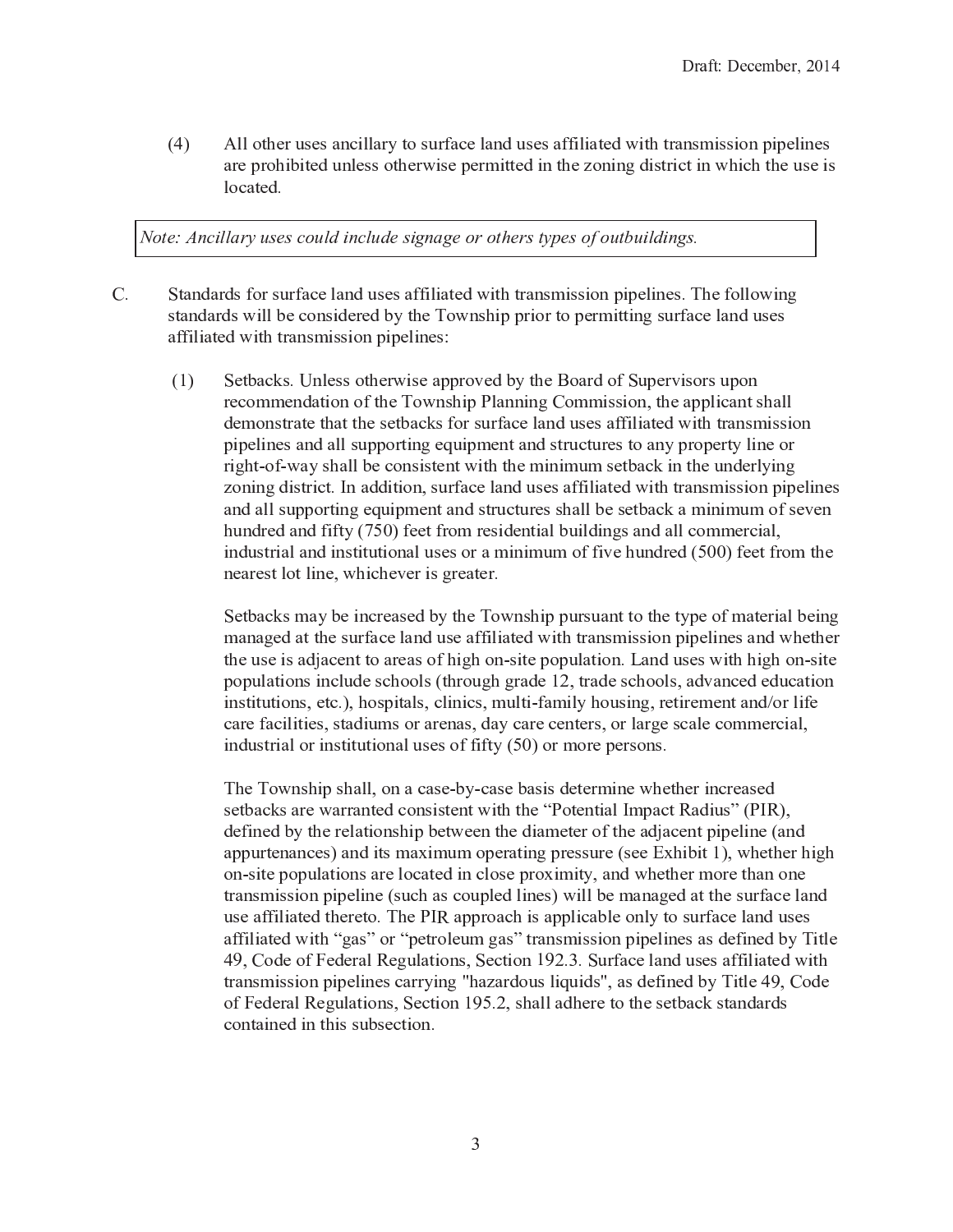- $N_{\alpha}$  , although  $A$  of  $12$  a sathonization  $750$  foot from compressor stational the  $A$  of alg  $\mathbf{r} = \mathbf{r} + \mathbf{r} + \mathbf{r} + \mathbf{r} + \mathbf{r} + \mathbf{r} + \mathbf{r} + \mathbf{r} + \mathbf{r} + \mathbf{r} + \mathbf{r} + \mathbf{r} + \mathbf{r} + \mathbf{r} + \mathbf{r} + \mathbf{r} + \mathbf{r} + \mathbf{r} + \mathbf{r} + \mathbf{r} + \mathbf{r} + \mathbf{r} + \mathbf{r} + \mathbf{r} + \mathbf{r} + \mathbf{r} + \mathbf{r} + \mathbf{r} + \mathbf{r} + \mathbf{r} + \mathbf$  ¡ <sup>Í</sup> <sup>¬</sup> <sup>¬</sup> <sup>Ë</sup> § ¨ ¡ <sup>ª</sup> « <sup>¬</sup> ¡ <sup>¬</sup> ¡ ¡ <sup>Í</sup> ¡ ¡ ¡ <sup>ª</sup> « ¨ ¡ ¡ © « ¡ « ¯ <sup>Ú</sup>  $\blacksquare$  ¡ <sup>Í</sup> ¨ ¡ <sup>¬</sup> « <sup>Ó</sup> ¡ <sup>Ú</sup> ¡ ¡ <sup>Õ</sup> ¡ <sup>Ò</sup> ¡ <sup>ª</sup> « « <sup>¬</sup> « ¡ ¨ ¨ <sup>Ö</sup> <sup>Ô</sup> ¤ <sup>Ì</sup> ¡ ¢ ¡ <sup>Õ</sup> ¡ <sup>Ò</sup> ¡ <sup>ª</sup> « <sup>Ú</sup> ¡ ¡ ¡ <sup>Ö</sup> <sup>Ë</sup> <sup>Õ</sup> ¤ ¡ ¡ ¡ ¡ ¡ ¡ <sup>Í</sup> « <sup>Í</sup> ¡ ¡ ¢ ¡ <sup>ª</sup> ¡ <sup>Í</sup> ¤ « ¡ © ¨ <sup>Ë</sup> Ø « ¡ © ¨ ¤ « ¡ ¡ <sup>¬</sup> ¨ ¡ ¡ ¨ ¡ ¡ « ¡ ¡ <sup>¬</sup> ¡ ¡ <sup>Í</sup> <sup>ª</sup> « ¡ « ¡ ¡ ¨ ¡ ¯ ¡ <sup>Ë</sup>
- $(2)$ Landscaping. The applicant shall provide a plan prepared by a landscape architect K ; <sup>E</sup> <sup>2</sup> <sup>9</sup> : <sup>2</sup> <sup>5</sup> ; <sup>9</sup> <sup>T</sup> <sup>2</sup> <sup>9</sup> <sup>9</sup> : <sup>N</sup> <sup>K</sup> <sup>X</sup> ? <sup>9</sup> ; ? : <sup>1</sup> <sup>4</sup> <sup>8</sup> ; <sup>9</sup> <sup>B</sup> <sup>K</sup> ? <sup>9</sup> <sup>5</sup> : <sup>E</sup> ? <sup>&</sup>lt; ; <sup>9</sup> <sup>B</sup> <sup>&</sup>lt; @ <sup>4</sup> <sup>&</sup>lt; <sup>4</sup> : <sup>2</sup> <sup>5</sup> <sup>7</sup> <sup>4</sup> <sup>A</sup> <sup>2</sup> ; <sup>9</sup> : <sup>7</sup> ? <sup>K</sup> <sup>K</sup> <sup>2</sup> <sup>5</sup> <sup>7</sup> <sup>4</sup> : <sup>E</sup> @ <sup>2</sup> <sup>2</sup> <sup>9</sup> ? <sup>9</sup> <sup>5</sup> <sup>A</sup> <sup>M</sup> <sup>6</sup> <sup>6</sup> <sup>2</sup> @ : <sup>M</sup> @ <sup>6</sup> ? <sup>E</sup> <sup>2</sup> <sup>K</sup> ? <sup>9</sup> <sup>5</sup> <sup>M</sup> : <sup>2</sup> : ? <sup>6</sup> <sup>6</sup> ; <sup>K</sup> ; ? <sup>7</sup> <sup>2</sup> <sup>5</sup> <sup>8</sup> ; <sup>7</sup> <sup>1</sup> <sup>7</sup> @ ? <sup>9</sup> : <sup>F</sup> ; : : ; <sup>4</sup> <sup>9</sup> <sup>&</sup>lt; ; <sup>&</sup>lt; <sup>2</sup> <sup>K</sup> ; <sup>9</sup> <sup>2</sup> : <sup>Q</sup> <sup>0</sup> <sup>1</sup> <sup>2</sup> <sup>K</sup> ? <sup>9</sup> <sup>5</sup> : <sup>E</sup> ? <sup>&</sup>lt; <sup>2</sup> < <sup>K</sup> ? <sup>9</sup> : <sup>1</sup> ? <sup>K</sup> <sup>K</sup> ; <sup>9</sup> <sup>E</sup> <sup>4</sup> @ <sup>&</sup>lt; <sup>4</sup> @ ? <sup>7</sup> <sup>2</sup> <sup>7</sup> <sup>1</sup> <sup>2</sup> <sup>M</sup> : <sup>2</sup> <sup>4</sup> <sup>6</sup> ? <sup>9</sup> <sup>2</sup> ; <sup>B</sup> <sup>1</sup> <sup>7</sup> <sup>Þ</sup> <sup>6</sup> <sup>4</sup> <sup>4</sup> <sup>7</sup> <sup>5</sup> <sup>2</sup> <sup>E</sup> <sup>4</sup> @ ? <sup>7</sup> ; <sup>X</sup> <sup>2</sup> <sup>6</sup> <sup>2</sup> <sup>9</sup> <sup>E</sup> <sup>2</sup> : <sup>M</sup> @ @ <sup>4</sup> <sup>M</sup> <sup>9</sup> <sup>5</sup> <sup>2</sup> <sup>5</sup> <sup>A</sup> <sup>N</sup> ? F ; <sup>4</sup> <sup>6</sup> <sup>9</sup> ? <sup>7</sup> ; <sup>X</sup> <sup>2</sup> <sup>X</sup> <sup>2</sup> <sup>B</sup> <sup>2</sup> <sup>7</sup> ? <sup>7</sup> ; <sup>4</sup> <sup>9</sup> <sup>&</sup>gt; ; <sup>9</sup> <sup>E</sup> <sup>K</sup> <sup>M</sup> <sup>5</sup> ; <sup>9</sup> <sup>B</sup> <sup>2</sup> <sup>X</sup> <sup>2</sup> @ <sup>B</sup> @ <sup>2</sup> <sup>2</sup> <sup>9</sup> : <sup>&</sup>gt; : <sup>1</sup> @ <sup>M</sup> <sup>A</sup> <sup>A</sup> <sup>2</sup> @ <sup>N</sup> ? <sup>9</sup> <sup>5</sup> <sup>7</sup> @ <sup>2</sup> <sup>2</sup> : <sup>&</sup>gt; <sup>8</sup> <sup>1</sup> ; <sup>E</sup> <sup>1</sup> : <sup>1</sup> ? <sup>K</sup> <sup>K</sup> 9 <sup>4</sup> <sup>7</sup> <sup>A</sup> <sup>2</sup> <sup>K</sup> <sup>2</sup> : : <sup>7</sup> <sup>1</sup> ? <sup>9</sup> <sup>7</sup> <sup>1</sup> <sup>2</sup> <sup>1</sup> <sup>2</sup> ; <sup>B</sup> <sup>1</sup> <sup>7</sup> <sup>4</sup> <sup>6</sup> <sup>7</sup> <sup>1</sup> <sup>2</sup> <sup>6</sup> <sup>2</sup> <sup>9</sup> <sup>E</sup> <sup>2</sup> ? <sup>9</sup> <sup>5</sup> : <sup>1</sup> ? <sup>K</sup> <sup>K</sup> <sup>A</sup> <sup>2</sup> <sup>4</sup> <sup>6</sup> : <sup>M</sup> <sup>6</sup> <sup>6</sup> ; <sup>E</sup> ; <sup>2</sup> <sup>9</sup> <sup>7</sup> <sup>5</sup> <sup>2</sup> <sup>9</sup> : ; <sup>7</sup> <sup>N</sup> <sup>7</sup> <sup>4</sup> : <sup>E</sup> @ <sup>2</sup> <sup>2</sup> <sup>9</sup> 7 <sup>1</sup> <sup>2</sup> <sup>6</sup> ? <sup>E</sup> ; <sup>K</sup> ; <sup>7</sup> <sup>N</sup> <sup>Q</sup> <sup>Z</sup> ; : <sup>7</sup> ; <sup>9</sup> <sup>B</sup> <sup>X</sup> <sup>2</sup> <sup>B</sup> <sup>2</sup> <sup>7</sup> ? <sup>7</sup> ; <sup>4</sup> <sup>9</sup> ; <sup>9</sup> <sup>&</sup>lt; @ <sup>4</sup> ; <sup>F</sup> ; <sup>7</sup> <sup>N</sup> <sup>7</sup> <sup>4</sup> : <sup>M</sup> @ <sup>6</sup> ? <sup>E</sup> <sup>2</sup> <sup>K</sup> ? <sup>9</sup> <sup>5</sup> <sup>M</sup> : <sup>2</sup> : ? <sup>6</sup> <sup>6</sup> ; <sup>K</sup> ; ? <sup>7</sup> <sup>2</sup> <sup>5</sup> <sup>8</sup> ; <sup>7</sup> <sup>1</sup> 7 @ ? <sup>9</sup> : <sup>F</sup> ; : : ; <sup>4</sup> <sup>9</sup> <sup>&</sup>lt; ; <sup>&</sup>lt; <sup>2</sup> <sup>K</sup> ; <sup>9</sup> <sup>2</sup> : : <sup>1</sup> ? <sup>K</sup> <sup>K</sup> <sup>A</sup> <sup>2</sup> <sup>&</sup>lt; @ <sup>2</sup> : <sup>2</sup> @ <sup>X</sup> <sup>2</sup> <sup>5</sup> <sup>7</sup> <sup>4</sup> <sup>7</sup> <sup>1</sup> <sup>2</sup> <sup>B</sup> @ <sup>2</sup> ? <sup>7</sup> <sup>2</sup> : <sup>7</sup> <sup>2</sup> <sup>7</sup> <sup>2</sup> <sup>9</sup> <sup>7</sup> <sup>&</sup>lt; <sup>4</sup> : : ; <sup>A</sup> <sup>K</sup> <sup>2</sup> <sup>Q</sup> <sup>J</sup> <sup>K</sup> <sup>K</sup> < @ <sup>4</sup> <sup>&</sup>lt; <sup>4</sup> : <sup>2</sup> <sup>5</sup> <sup>K</sup> ? <sup>9</sup> <sup>5</sup> : <sup>E</sup> ? <sup>&</sup>lt; ; <sup>9</sup> <sup>B</sup> : <sup>1</sup> ? <sup>K</sup> <sup>K</sup> <sup>E</sup> <sup>4</sup> <sup>F</sup> <sup>&</sup>lt; <sup>K</sup> <sup>N</sup> <sup>8</sup> ; <sup>7</sup> <sup>1</sup> <sup>7</sup> <sup>1</sup> <sup>2</sup> @ <sup>2</sup> [ <sup>M</sup> ; @ <sup>2</sup> <sup>F</sup> <sup>2</sup> <sup>9</sup> <sup>7</sup> : <sup>4</sup> <sup>6</sup> <sup>7</sup> <sup>1</sup> <sup>2</sup> <sup>0</sup> <sup>4</sup> <sup>8</sup> <sup>9</sup> : <sup>1</sup> ; <sup>&</sup>lt; <sup>ú</sup> : L <sup>M</sup> <sup>A</sup> <sup>5</sup> ; <sup>X</sup> ; : ; <sup>4</sup> <sup>9</sup> ? <sup>9</sup> <sup>5</sup> <sup>R</sup> ? <sup>9</sup> <sup>5</sup> <sup>û</sup> <sup>2</sup> <sup>X</sup> <sup>2</sup> <sup>K</sup> <sup>4</sup> <sup>&</sup>lt; <sup>F</sup> <sup>2</sup> <sup>9</sup> <sup>7</sup> <sup>D</sup> @ <sup>5</sup> ; <sup>9</sup> ? <sup>9</sup> <sup>E</sup> <sup>2</sup> <sup>G</sup> <sup>Í</sup> ¡ « ¡ ¤ ¨ <sup>¬</sup> ¨ ¢ « ¡ <sup>Ø</sup> <sup>ª</sup> « ¨ <sup>Ó</sup> ¡ <sup>I</sup> <sup>Q</sup> <sup>J</sup> <sup>&</sup>lt; <sup>&</sup>lt; <sup>K</sup> ; <sup>E</sup> ? <sup>9</sup> <sup>7</sup> : : <sup>1</sup> ? <sup>K</sup> <sup>K</sup> : <sup>M</sup> <sup>A</sup> <sup>F</sup> ; <sup>7</sup> ? <sup>X</sup> ; : <sup>M</sup> ? <sup>K</sup> : <sup>M</sup> @ <sup>X</sup> <sup>2</sup> <sup>N</sup> <sup>6</sup> @ <sup>4</sup> <sup>F</sup> <sup>F</sup> <sup>M</sup> <sup>7</sup> <sup>M</sup> ? <sup>K</sup> <sup>K</sup> <sup>N</sup> ? <sup>B</sup> @ <sup>2</sup> <sup>2</sup> <sup>5</sup> <sup>M</sup> <sup>&</sup>lt; <sup>4</sup> <sup>9</sup> <sup>X</sup> ? <sup>9</sup> <sup>7</sup> ? <sup>B</sup> <sup>2</sup> <sup>&</sup>lt; <sup>4</sup> ; <sup>9</sup> <sup>7</sup> : ; <sup>9</sup> <sup>4</sup> @ <sup>5</sup> <sup>2</sup> @ <sup>7</sup> <sup>4</sup> : <sup>M</sup> <sup>&</sup>lt; <sup>&</sup>lt; <sup>4</sup> @ <sup>7</sup> <sup>7</sup> <sup>1</sup> <sup>2</sup> <sup>&</sup>lt; @ <sup>4</sup> <sup>&</sup>lt; <sup>4</sup> : <sup>2</sup> <sup>5</sup> K ? <sup>9</sup> <sup>5</sup> : <sup>E</sup> ? <sup>&</sup>lt; ; <sup>9</sup> <sup>B</sup> <sup>&</sup>lt; <sup>K</sup> ? <sup>9</sup> <sup>ú</sup> : <sup>F</sup> ; <sup>7</sup> ; <sup>B</sup> ? <sup>7</sup> ; <sup>4</sup> <sup>9</sup> <sup>4</sup> <sup>6</sup> <sup>X</sup> ; : <sup>M</sup> ? <sup>K</sup> ; <sup>F</sup> <sup>&</sup>lt; ? <sup>E</sup> <sup>7</sup> : <sup>Q</sup>

 $\star$  , and  $\star$  , and  $\star$  is a set of  $\star$  is a set of  $\star$  is a set of  $\star$  is a set of  $\star$  is a set of  $\star$  is a set of  $\star$  ¡ ¡ <sup>¬</sup> <sup>Ò</sup> ¡ « ¤ ¨ ¡ ¡ ¨ ¡ <sup>Ö</sup> ¡ ¡ <sup>Ë</sup> ®  $\mu$  a word "decentre" could be deleted if it is viewed as too subjective

- $(3)$ Noise. Sound produced by the surface land use affiliated with transmission < ; <sup>&</sup>lt; <sup>2</sup> <sup>K</sup> ; <sup>9</sup> <sup>2</sup> : : <sup>1</sup> ? <sup>K</sup> <sup>K</sup> <sup>9</sup> <sup>4</sup> <sup>7</sup> @ <sup>2</sup> : <sup>M</sup> <sup>K</sup> <sup>7</sup> ; <sup>9</sup> <sup>9</sup> <sup>4</sup> ; : <sup>2</sup> <sup>4</sup> @ <sup>X</sup> ; <sup>A</sup> @ ? <sup>7</sup> ; <sup>4</sup> <sup>9</sup> <sup>2</sup> <sup>E</sup> <sup>2</sup> <sup>2</sup> <sup>5</sup> ; <sup>9</sup> <sup>B</sup> <sup>7</sup> <sup>1</sup> <sup>2</sup> ? <sup>X</sup> <sup>2</sup> @ ? <sup>B</sup> <sup>2</sup> ; <sup>9</sup> <sup>7</sup> <sup>2</sup> <sup>9</sup> : ; <sup>7</sup> <sup>N</sup> <sup>4</sup> <sup>6</sup> 9 <sup>4</sup> ; : <sup>2</sup> <sup>4</sup> @ <sup>X</sup> ; <sup>A</sup> @ ? <sup>7</sup> ; <sup>4</sup> <sup>9</sup> <sup>4</sup> <sup>E</sup> <sup>E</sup> <sup>M</sup> @ @ ; <sup>9</sup> <sup>B</sup> <sup>6</sup> @ <sup>4</sup> <sup>F</sup> <sup>4</sup> <sup>7</sup> <sup>1</sup> <sup>2</sup> @ <sup>E</sup> ? <sup>M</sup> : <sup>2</sup> : ? : <sup>F</sup> <sup>2</sup> ? : <sup>M</sup> @ <sup>2</sup> <sup>5</sup> ? <sup>7</sup> <sup>7</sup> <sup>1</sup> <sup>2</sup> <sup>&</sup>lt; @ <sup>4</sup> <sup>&</sup>lt; <sup>2</sup> @ <sup>7</sup> <sup>N</sup> <sup>K</sup> ; <sup>9</sup> <sup>2</sup> ? <sup>7</sup> ? <sup>9</sup> <sup>N</sup> <sup>7</sup> ; <sup>F</sup> <sup>2</sup> ; <sup>9</sup> ? <sup>V</sup> ^ <sup>1</sup> <sup>4</sup> <sup>M</sup> @ <sup>&</sup>lt; <sup>2</sup> @ ; <sup>4</sup> <sup>5</sup> <sup>ý</sup> ; <sup>9</sup> <sup>9</sup> <sup>4</sup> <sup>E</sup> ? : <sup>2</sup> : <sup>1</sup> ? <sup>K</sup> <sup>K</sup> <sup>7</sup> <sup>1</sup> <sup>2</sup> : <sup>4</sup> <sup>M</sup> <sup>9</sup> <sup>5</sup> <sup>&</sup>lt; @ <sup>2</sup> : : <sup>M</sup> @ <sup>2</sup> <sup>K</sup> <sup>2</sup> <sup>X</sup> <sup>2</sup> <sup>K</sup> <sup>2</sup> <sup>E</sup> <sup>2</sup> <sup>2</sup> <sup>5</sup> ñ <sup>þ</sup> <sup>õ</sup> <sup>ÿ</sup> <sup>ö</sup> <sup>õ</sup> <sup>ê</sup> <sup>ï</sup> <sup>ï</sup> <sup>é</sup> <sup>ù</sup> <sup>ñ</sup> <sup>å</sup> <sup>â</sup> <sup>ø</sup> <sup>ã</sup> <sup>é</sup> <sup>ã</sup> <sup>æ</sup> <sup>á</sup> <sup>ÿ</sup> <sup>í</sup> <sup>á</sup> <sup>ù</sup> <sup>å</sup> <sup>ï</sup> <sup>ê</sup> <sup>â</sup> <sup>ê</sup> <sup>ã</sup> <sup>å</sup> <sup>é</sup> <sup>â</sup> <sup>ê</sup> <sup>ë</sup> <sup>ã</sup> <sup>ê</sup> <sup>â</sup> <sup>ñ</sup> <sup>ê</sup> <sup>ù</sup> <sup>ñ</sup> <sup>ó</sup> <sup>ì</sup> <sup>â</sup> <sup>ó</sup> <sup>ã</sup> <sup>å</sup> <sup>ã</sup> <sup>ò</sup> <sup>ã</sup> <sup>á</sup> <sup>õ</sup> <sup>ÿ</sup> <sup>ì</sup> <sup>ö</sup> <sup>ç</sup> <sup>ê</sup> <sup>ô</sup> 8 <sup>2</sup> ; <sup>B</sup> <sup>1</sup> <sup>7</sup> <sup>2</sup> <sup>5</sup> : <sup>E</sup> ? <sup>K</sup> <sup>2</sup> <sup>I</sup> ? <sup>7</sup> <sup>7</sup> <sup>1</sup> <sup>2</sup> <sup>&</sup>lt; @ <sup>4</sup> <sup>&</sup>lt; <sup>2</sup> @ <sup>7</sup> <sup>N</sup> <sup>K</sup> ; <sup>9</sup> <sup>2</sup> <sup>E</sup> <sup>K</sup> <sup>4</sup> : <sup>2</sup> : <sup>7</sup> <sup>7</sup> <sup>4</sup> <sup>7</sup> <sup>1</sup> <sup>2</sup> <sup>K</sup> ? <sup>9</sup> <sup>5</sup> <sup>M</sup> : <sup>2</sup> <sup>Q</sup>
- $(4)$ Odors. Odor, vapors or particulate matter produced by the surface land use ? <sup>6</sup> <sup>6</sup> ; <sup>K</sup> ; ? <sup>7</sup> <sup>2</sup> <sup>5</sup> <sup>8</sup> ; <sup>7</sup> <sup>1</sup> <sup>7</sup> @ ? <sup>9</sup> : <sup>F</sup> ; : : ; <sup>4</sup> <sup>9</sup> <sup>&</sup>lt; ; <sup>&</sup>lt; <sup>2</sup> <sup>K</sup> ; <sup>9</sup> <sup>2</sup> : : <sup>1</sup> ? <sup>K</sup> <sup>K</sup> <sup>9</sup> <sup>4</sup> <sup>7</sup> <sup>2</sup> <sup>E</sup> <sup>2</sup> <sup>2</sup> <sup>5</sup> <sup>7</sup> <sup>1</sup> <sup>2</sup> <sup>&</sup>lt; <sup>2</sup> @ <sup>F</sup> ; : : ; <sup>A</sup> <sup>K</sup> <sup>2</sup> <sup>2</sup> <sup>F</sup> ; : : ; <sup>4</sup> <sup>9</sup> <sup>4</sup> <sup>6</sup> : <sup>M</sup> <sup>E</sup> <sup>1</sup> : <sup>M</sup> <sup>A</sup> : <sup>7</sup> ? <sup>9</sup> <sup>E</sup> <sup>2</sup> : <sup>4</sup> <sup>E</sup> <sup>E</sup> <sup>M</sup> @ @ ; <sup>9</sup> <sup>B</sup> <sup>6</sup> @ <sup>4</sup> <sup>F</sup> <sup>4</sup> <sup>7</sup> <sup>1</sup> <sup>2</sup> @ <sup>E</sup> ? <sup>M</sup> : <sup>2</sup> : ? : <sup>F</sup> <sup>2</sup> ? : <sup>M</sup> @ <sup>2</sup> <sup>5</sup> ? <sup>7</sup> <sup>7</sup> <sup>1</sup> <sup>2</sup> <sup>&</sup>lt; @ <sup>4</sup> <sup>&</sup>lt; <sup>2</sup> @ <sup>7</sup> <sup>N</sup> <sup>K</sup> ; <sup>9</sup> <sup>2</sup> <sup>Q</sup> L <sup>&</sup>lt; <sup>2</sup> <sup>E</sup> ; <sup>6</sup> ; <sup>E</sup> <sup>E</sup> <sup>4</sup> <sup>9</sup> <sup>7</sup> ? <sup>F</sup> ; <sup>9</sup> ? <sup>9</sup> <sup>7</sup> : : <sup>1</sup> ? <sup>K</sup> <sup>K</sup> <sup>A</sup> <sup>2</sup> @ <sup>2</sup> <sup>B</sup> <sup>M</sup> <sup>K</sup> ? <sup>7</sup> <sup>2</sup> <sup>5</sup> <sup>A</sup> <sup>N</sup> <sup>T</sup> <sup>J</sup> <sup>3</sup> <sup>4</sup> <sup>5</sup> <sup>2</sup> <sup>&</sup>gt; <sup>0</sup> ; <sup>7</sup> <sup>K</sup> <sup>2</sup> <sup>V</sup> <sup>ß</sup> <sup>&</sup>gt; <sup>Z</sup> <sup>9</sup> <sup>X</sup> ; @ <sup>4</sup> <sup>9</sup> <sup>F</sup> <sup>2</sup> <sup>9</sup> <sup>7</sup> ? <sup>K</sup> T @ <sup>4</sup> <sup>7</sup> <sup>2</sup> <sup>E</sup> <sup>7</sup> ; <sup>4</sup> <sup>9</sup> <sup>&</sup>gt; <sup>T</sup> ? @ <sup>7</sup> <sup>&</sup>gt; <sup>L</sup> <sup>M</sup> <sup>A</sup> <sup>&</sup>lt; ? @ <sup>7</sup> <sup>3</sup> <sup>&</sup>gt; <sup>J</sup> @ <sup>7</sup> ; <sup>E</sup> <sup>K</sup> <sup>2</sup> <sup>×</sup> <sup>×</sup> <sup>×</sup> <sup>&</sup>gt; <sup>J</sup> ; @ <sup>O</sup> 2 : <sup>4</sup> <sup>M</sup> @ <sup>E</sup> <sup>2</sup> : <sup>Q</sup>
- $(5)$ Signage. All signs, other than utility identification signs, appropriate warning : ; <sup>B</sup> <sup>9</sup> : <sup>&</sup>gt; <sup>4</sup> @ <sup>4</sup> <sup>8</sup> <sup>9</sup> <sup>2</sup> @ ; <sup>5</sup> <sup>2</sup> <sup>9</sup> <sup>7</sup> ; <sup>6</sup> ; <sup>E</sup> ? <sup>7</sup> ; <sup>4</sup> <sup>9</sup> : ; <sup>B</sup> <sup>9</sup> : <sup>&</sup>gt; : <sup>1</sup> ? <sup>K</sup> <sup>K</sup> <sup>A</sup> <sup>2</sup> <sup>&</sup>lt; @ <sup>4</sup> <sup>1</sup> ; <sup>A</sup> ; <sup>7</sup> <sup>2</sup> <sup>5</sup> <sup>Q</sup> <sup>0</sup> <sup>1</sup> <sup>2</sup> @ <sup>2</sup> : <sup>1</sup> ? <sup>K</sup> <sup>K</sup> <sup>A</sup> <sup>2</sup> <sup>9</sup> <sup>4</sup>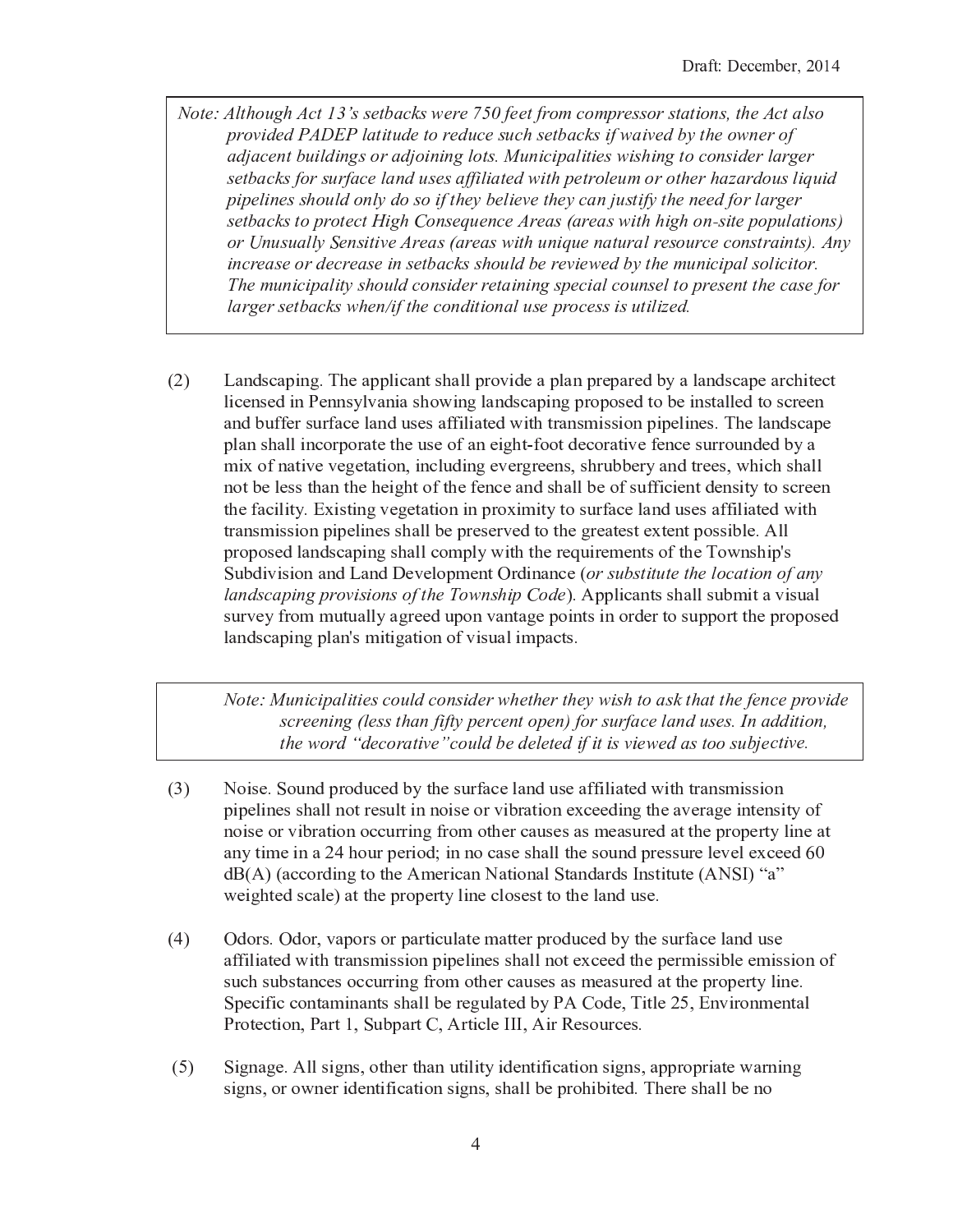? <sup>9</sup> <sup>7</sup> <sup>2</sup> <sup>9</sup> <sup>9</sup> ? <sup>2</sup> <sup>&</sup>gt; ? <sup>5</sup> <sup>X</sup> <sup>2</sup> @ <sup>7</sup> ; : ; <sup>9</sup> <sup>B</sup> <sup>&</sup>gt; <sup>4</sup> @ <sup>4</sup> <sup>7</sup> <sup>1</sup> <sup>2</sup> @ ; <sup>7</sup> <sup>2</sup> <sup>F</sup> : <sup>4</sup> @ <sup>F</sup> ? <sup>7</sup> <sup>2</sup> @ ; ? <sup>K</sup> ? <sup>6</sup> <sup>6</sup> ; <sup>2</sup> <sup>5</sup> <sup>7</sup> <sup>4</sup> <sup>4</sup> @ <sup>4</sup> <sup>7</sup> <sup>1</sup> <sup>2</sup> @ <sup>8</sup> ; : <sup>2</sup> <sup>&</sup>lt; <sup>K</sup> ? <sup>E</sup> <sup>2</sup> <sup>5</sup> <sup>4</sup> <sup>9</sup> : <sup>M</sup> @ <sup>6</sup> ? <sup>E</sup> <sup>2</sup> <sup>K</sup> ? <sup>9</sup> <sup>5</sup> <sup>M</sup> : <sup>2</sup> : ? <sup>6</sup> <sup>6</sup> ; <sup>K</sup> ; ? <sup>7</sup> <sup>2</sup> <sup>5</sup> <sup>8</sup> ; <sup>7</sup> <sup>1</sup> <sup>7</sup> @ ? <sup>9</sup> : <sup>F</sup> ; : : ; <sup>4</sup> <sup>9</sup> <sup>&</sup>lt; ; <sup>&</sup>lt; <sup>2</sup> <sup>K</sup> ; <sup>9</sup> <sup>2</sup> : <sup>&</sup>gt; <sup>2</sup> <sup>E</sup> <sup>2</sup> <sup>&</sup>lt; <sup>7</sup> ? : <sup>&</sup>lt; <sup>2</sup> @ <sup>F</sup> ; <sup>7</sup> <sup>7</sup> <sup>2</sup> <sup>5</sup> <sup>A</sup> <sup>N</sup> <sup>7</sup> <sup>1</sup> <sup>2</sup> 0 <sup>4</sup> <sup>8</sup> <sup>9</sup> : <sup>1</sup> ; <sup>&</sup>lt; <sup>&</sup>gt; <sup>&</sup>lt; <sup>M</sup> @ : <sup>M</sup> ? <sup>9</sup> <sup>7</sup> <sup>7</sup> <sup>4</sup> ; <sup>7</sup> : : ; <sup>B</sup> <sup>9</sup> <sup>4</sup> @ <sup>5</sup> ; <sup>9</sup> ? <sup>9</sup> <sup>E</sup> <sup>2</sup> <sup>Q</sup>

- G IParking. If the surface land use affiliated with transmission pipelines is fully ? <sup>M</sup> <sup>7</sup> <sup>4</sup> <sup>F</sup> ? <sup>7</sup> <sup>2</sup> <sup>5</sup> <sup>&</sup>gt; ? <sup>5</sup> <sup>2</sup> [ <sup>M</sup> ? <sup>7</sup> <sup>2</sup> <sup>&</sup>lt; ? @ ; <sup>9</sup> <sup>B</sup> : <sup>1</sup> ? <sup>K</sup> <sup>K</sup> <sup>A</sup> <sup>2</sup> @ <sup>2</sup> [ <sup>M</sup> ; @ <sup>2</sup> <sup>5</sup> <sup>6</sup> <sup>4</sup> @ <sup>F</sup> ? ; <sup>9</sup> <sup>7</sup> <sup>2</sup> <sup>9</sup> ? <sup>9</sup> <sup>E</sup> <sup>2</sup> <sup>8</sup> <sup>4</sup> @ <sup>2</sup> @ : <sup>Q</sup> <sup>×</sup> <sup>6</sup> <sup>7</sup> <sup>1</sup> <sup>2</sup> : ; <sup>7</sup> <sup>2</sup> ; : <sup>9</sup> <sup>4</sup> <sup>7</sup> ? <sup>M</sup> <sup>7</sup> <sup>4</sup> <sup>F</sup> ? <sup>7</sup> <sup>2</sup> <sup>5</sup> <sup>&</sup>gt; <sup>7</sup> <sup>1</sup> <sup>2</sup> <sup>9</sup> <sup>M</sup> <sup>F</sup> <sup>A</sup> <sup>2</sup> @ <sup>4</sup> <sup>6</sup> <sup>&</sup>lt; ? @ ; <sup>9</sup> <sup>B</sup> : <sup>&</sup>lt; ? <sup>E</sup> <sup>2</sup> : : <sup>1</sup> ? <sup>K</sup> <sup>K</sup> <sup>A</sup> <sup>2</sup> <sup>2</sup> [ <sup>M</sup> ? <sup>K</sup> <sup>7</sup> <sup>4</sup> <sup>7</sup> <sup>1</sup> <sup>2</sup> <sup>9</sup> <sup>M</sup> <sup>F</sup> <sup>A</sup> <sup>2</sup> @ <sup>4</sup> <sup>6</sup> < <sup>2</sup> <sup>4</sup> <sup>&</sup>lt; <sup>K</sup> <sup>2</sup> <sup>4</sup> <sup>9</sup> <sup>7</sup> <sup>1</sup> <sup>2</sup> <sup>K</sup> ? @ <sup>B</sup> <sup>2</sup> : <sup>7</sup> : <sup>1</sup> ; <sup>6</sup> <sup>7</sup> <sup>Q</sup> <sup>T</sup> ? @ ; <sup>9</sup> <sup>B</sup> : <sup>&</sup>lt; ? <sup>E</sup> <sup>2</sup> : : <sup>1</sup> ? <sup>K</sup> <sup>K</sup> <sup>A</sup> <sup>2</sup> <sup>K</sup> <sup>4</sup> <sup>E</sup> ? <sup>7</sup> <sup>2</sup> <sup>5</sup> <sup>8</sup> ; <sup>7</sup> <sup>1</sup> ; <sup>9</sup> <sup>7</sup> <sup>1</sup> <sup>2</sup> <sup>5</sup> <sup>2</sup> <sup>E</sup> <sup>4</sup> @ ? <sup>7</sup> ; <sup>X</sup> <sup>2</sup> 6 <sup>2</sup> <sup>9</sup> <sup>E</sup> <sup>2</sup> ? <sup>9</sup> <sup>5</sup> <sup>K</sup> ? <sup>9</sup> <sup>5</sup> : <sup>E</sup> ? <sup>&</sup>lt; <sup>2</sup> <sup>A</sup> <sup>M</sup> <sup>6</sup> <sup>6</sup> <sup>2</sup> @ ? @ <sup>2</sup> ? : <sup>4</sup> <sup>7</sup> <sup>1</sup> <sup>2</sup> <sup>N</sup> ? @ <sup>2</sup> : <sup>M</sup> <sup>A</sup> : <sup>7</sup> ? <sup>9</sup> <sup>7</sup> ; ? <sup>K</sup> <sup>K</sup> <sup>N</sup> <sup>E</sup> <sup>4</sup> <sup>9</sup> <sup>E</sup> <sup>2</sup> ? <sup>K</sup> <sup>2</sup> <sup>5</sup> <sup>8</sup> <sup>1</sup> <sup>2</sup> <sup>9</sup> <sup>X</sup> ; <sup>2</sup> <sup>8</sup> <sup>2</sup> <sup>5</sup>  $\alpha$  and  $\alpha$  and  $\alpha$  and  $\alpha$  is  $\alpha$  is  $\alpha$  is  $\alpha$  . Then  $\alpha$  is a function of  $\alpha$  is a function of  $\alpha$  is a function of  $\alpha$  is a function of  $\alpha$  is a function of  $\alpha$  is a function of  $\alpha$  is a function of  $\alpha$
- $(7)$ Access. Sufficient access shall be provided to surface land uses affiliated with 7 @ ? <sup>9</sup> : <sup>F</sup> ; : : ; <sup>4</sup> <sup>9</sup> <sup>&</sup>lt; ; <sup>&</sup>lt; <sup>2</sup> <sup>K</sup> ; <sup>9</sup> <sup>2</sup> : <sup>6</sup> <sup>4</sup> @ @ <sup>4</sup> <sup>M</sup> <sup>7</sup> ; <sup>9</sup> <sup>2</sup> <sup>F</sup> ? ; <sup>9</sup> <sup>7</sup> <sup>2</sup> <sup>9</sup> ? <sup>9</sup> <sup>E</sup> <sup>2</sup> ? <sup>9</sup> <sup>5</sup> <sup>2</sup> <sup>F</sup> <sup>2</sup> @ <sup>B</sup> <sup>2</sup> <sup>9</sup> <sup>E</sup> <sup>N</sup> <sup>4</sup> <sup>&</sup>lt; <sup>2</sup> @ ? <sup>7</sup> ; <sup>4</sup> <sup>9</sup> : <sup>Q</sup> <sup>L</sup> <sup>M</sup> <sup>E</sup> <sup>1</sup> ? <sup>E</sup> <sup>E</sup> <sup>2</sup> : : : <sup>1</sup> ? <sup>K</sup> <sup>K</sup> <sup>A</sup> <sup>2</sup> : <sup>M</sup> <sup>6</sup> <sup>6</sup> ; <sup>E</sup> ; <sup>2</sup> <sup>9</sup> <sup>7</sup> <sup>7</sup> <sup>4</sup> ? <sup>E</sup> <sup>E</sup> <sup>4</sup> <sup>F</sup> <sup>F</sup> <sup>4</sup> <sup>5</sup> ? <sup>7</sup> <sup>2</sup> <sup>2</sup> <sup>F</sup> <sup>2</sup> @ <sup>B</sup> <sup>2</sup> <sup>9</sup> <sup>E</sup> <sup>N</sup> <sup>X</sup> <sup>2</sup> <sup>1</sup> ; <sup>E</sup> <sup>K</sup> <sup>2</sup> : <sup>&</sup>gt; : <sup>1</sup> ? <sup>K</sup> <sup>K</sup> <sup>A</sup> <sup>2</sup> ? <sup>K</sup> <sup>K</sup> 8 <sup>2</sup> ? <sup>7</sup> <sup>1</sup> <sup>2</sup> @ ? <sup>E</sup> <sup>E</sup> <sup>2</sup> : : ; <sup>A</sup> <sup>K</sup> <sup>2</sup> <sup>&</sup>gt; ? <sup>9</sup> <sup>5</sup> : <sup>1</sup> ? <sup>K</sup> <sup>K</sup> <sup>&</sup>lt; @ <sup>4</sup> <sup>X</sup> ; <sup>5</sup> <sup>2</sup> : <sup>M</sup> <sup>6</sup> <sup>6</sup> ; <sup>E</sup> ; <sup>2</sup> <sup>9</sup> <sup>7</sup> ? @ <sup>2</sup> ? <sup>7</sup> <sup>4</sup> : ? <sup>6</sup> <sup>2</sup> <sup>K</sup> <sup>N</sup> <sup>5</sup> <sup>2</sup> <sup>&</sup>lt; <sup>K</sup> <sup>4</sup> <sup>N</sup> <sup>2</sup> <sup>F</sup> <sup>2</sup> @ <sup>B</sup> <sup>2</sup> <sup>9</sup> <sup>E</sup> <sup>N</sup> 2 [ <sup>M</sup> ; <sup>&</sup>lt; <sup>F</sup> <sup>2</sup> <sup>9</sup> <sup>7</sup> <sup>Q</sup>
- $\sim$ Lighting. No surface land use affiliated with pipeline utilities shall be artificially K ; <sup>B</sup> <sup>1</sup> <sup>7</sup> <sup>2</sup> <sup>5</sup> <sup>2</sup> <sup>E</sup> <sup>2</sup> <sup>&</sup>lt; <sup>7</sup> ? : @ <sup>2</sup> [ <sup>M</sup> ; @ <sup>2</sup> <sup>5</sup> <sup>6</sup> <sup>4</sup> @ <sup>2</sup> <sup>F</sup> <sup>2</sup> @ <sup>B</sup> <sup>2</sup> <sup>9</sup> <sup>E</sup> <sup>N</sup> <sup>9</sup> ; <sup>B</sup> <sup>1</sup> <sup>7</sup> <sup>7</sup> ; <sup>F</sup> <sup>2</sup> ? <sup>E</sup> <sup>E</sup> <sup>2</sup> : : <sup>Q</sup> <sup>J</sup> <sup>9</sup> <sup>N</sup> : <sup>M</sup> <sup>E</sup> <sup>1</sup> <sup>K</sup> ; <sup>B</sup> <sup>1</sup> <sup>7</sup> : : <sup>1</sup> ? <sup>K</sup> <sup>K</sup> A <sup>2</sup> : <sup>1</sup> ; <sup>2</sup> <sup>K</sup> <sup>5</sup> <sup>2</sup> <sup>5</sup> : <sup>4</sup> ? : <sup>7</sup> <sup>4</sup> <sup>&</sup>lt; @ <sup>2</sup> <sup>X</sup> <sup>2</sup> <sup>9</sup> <sup>7</sup> ; <sup>9</sup> <sup>7</sup> @ <sup>M</sup> : ; <sup>4</sup> <sup>9</sup> <sup>M</sup> <sup>&</sup>lt; <sup>4</sup> <sup>9</sup> <sup>9</sup> <sup>2</sup> ; <sup>B</sup> <sup>1</sup> <sup>A</sup> <sup>4</sup> @ ; <sup>9</sup> <sup>B</sup> <sup>&</sup>lt; @ <sup>4</sup> <sup>&</sup>lt; <sup>2</sup> @ <sup>7</sup> ; <sup>2</sup> : ? <sup>9</sup> <sup>5</sup> : <sup>1</sup> ? <sup>K</sup> <sup>K</sup> <sup>9</sup> <sup>4</sup> <sup>7</sup> <sup>A</sup> <sup>2</sup> 5 ; @ <sup>2</sup> <sup>E</sup> <sup>7</sup> <sup>2</sup> <sup>5</sup> ; <sup>9</sup> : <sup>M</sup> <sup>E</sup> <sup>1</sup> ? <sup>8</sup> ? <sup>N</sup> ? : <sup>7</sup> <sup>4</sup> <sup>E</sup> @ <sup>2</sup> ? <sup>7</sup> <sup>2</sup> ? <sup>9</sup> <sup>M</sup> ; : ? <sup>9</sup> <sup>E</sup> <sup>2</sup> <sup>7</sup> <sup>4</sup> <sup>M</sup> : <sup>2</sup> @ : <sup>4</sup> <sup>6</sup> ? <sup>5</sup> \_ <sup>4</sup> ; <sup>9</sup> ; <sup>9</sup> <sup>B</sup> : <sup>7</sup> @ <sup>2</sup> <sup>2</sup> <sup>7</sup> : ? <sup>9</sup> <sup>5</sup> < @ <sup>4</sup> <sup>&</sup>lt; <sup>2</sup> @ <sup>7</sup> <sup>N</sup> <sup>4</sup> @ : <sup>M</sup> <sup>A</sup> \_ <sup>2</sup> <sup>E</sup> <sup>7</sup> <sup>7</sup> <sup>1</sup> <sup>2</sup> <sup>F</sup> <sup>7</sup> <sup>4</sup> <sup>5</sup> ; @ <sup>2</sup> <sup>E</sup> <sup>7</sup> <sup>B</sup> <sup>K</sup> ? @ <sup>2</sup> <sup>4</sup> @ <sup>1</sup> ? <sup>U</sup> ? @ <sup>5</sup> <sup>4</sup> <sup>M</sup> : ; <sup>9</sup> <sup>7</sup> <sup>2</sup> @ <sup>6</sup> <sup>2</sup> @ <sup>2</sup> <sup>9</sup> <sup>E</sup> <sup>2</sup> <sup>4</sup> <sup>6</sup> ? <sup>9</sup> <sup>N</sup> ; <sup>9</sup> <sup>5</sup> <sup>Q</sup>
- $(9)$ Engineered drawing submission. Applications for a land use affiliated with 7 @ ? <sup>9</sup> : <sup>F</sup> ; : : ; <sup>4</sup> <sup>9</sup> <sup>&</sup>lt; ; <sup>&</sup>lt; <sup>2</sup> <sup>K</sup> ; <sup>9</sup> <sup>2</sup> : : <sup>1</sup> ? <sup>K</sup> <sup>K</sup> <sup>A</sup> <sup>2</sup> ? <sup>E</sup> <sup>E</sup> <sup>4</sup> <sup>F</sup> <sup>&</sup>lt; ? <sup>9</sup> ; <sup>2</sup> <sup>5</sup> <sup>A</sup> <sup>N</sup> <sup>2</sup> <sup>9</sup> <sup>B</sup> ; <sup>9</sup> <sup>2</sup> <sup>2</sup> @ ; <sup>9</sup> <sup>B</sup> <sup>5</sup> @ ? <sup>8</sup> ; <sup>9</sup> <sup>B</sup> : <sup>&</sup>lt; @ <sup>2</sup> <sup>&</sup>lt; ? @ <sup>2</sup> <sup>5</sup> <sup>A</sup> <sup>N</sup> ? <sup>9</sup> <sup>2</sup> <sup>9</sup> <sup>B</sup> ; <sup>9</sup> <sup>2</sup> <sup>2</sup> @ <sup>K</sup> ; <sup>E</sup> <sup>2</sup> <sup>9</sup> : <sup>2</sup> <sup>5</sup> ; <sup>9</sup> <sup>T</sup> <sup>2</sup> <sup>9</sup> <sup>9</sup> : <sup>N</sup> <sup>K</sup> <sup>X</sup> ? <sup>9</sup> ; ? <sup>Q</sup> <sup>0</sup> <sup>1</sup> <sup>2</sup> ? <sup>&</sup>lt; <sup>&</sup>lt; <sup>K</sup> ; <sup>E</sup> ? <sup>9</sup> <sup>7</sup> : <sup>1</sup> ? <sup>K</sup> <sup>K</sup> : <sup>1</sup> <sup>4</sup> <sup>8</sup> <sup>7</sup> <sup>1</sup> ? <sup>7</sup> ? <sup>K</sup> <sup>K</sup> ? <sup>&</sup>lt; <sup>&</sup>lt; <sup>K</sup> ; <sup>E</sup> ? <sup>A</sup> <sup>K</sup> <sup>2</sup> 3 <sup>4</sup> <sup>F</sup> <sup>F</sup> <sup>4</sup> <sup>9</sup> <sup>8</sup> <sup>2</sup> ? <sup>K</sup> <sup>7</sup> <sup>1</sup> <sup>4</sup> <sup>6</sup> <sup>T</sup> <sup>2</sup> <sup>9</sup> <sup>9</sup> : <sup>N</sup> <sup>K</sup> <sup>X</sup> ? <sup>9</sup> ; ? ? <sup>9</sup> <sup>5</sup> <sup>S</sup> <sup>Q</sup> <sup>L</sup> <sup>Q</sup> : <sup>7</sup> ? <sup>9</sup> <sup>5</sup> ? @ <sup>5</sup> : <sup>6</sup> <sup>4</sup> @ <sup>7</sup> <sup>1</sup> <sup>2</sup> <sup>E</sup> <sup>4</sup> <sup>9</sup> : <sup>7</sup> @ <sup>M</sup> <sup>E</sup> <sup>7</sup> ; <sup>4</sup> <sup>9</sup> <sup>&</sup>gt; 4 <sup>&</sup>lt; <sup>2</sup> @ ? <sup>7</sup> ; <sup>4</sup> <sup>9</sup> <sup>&</sup>gt; ? <sup>9</sup> <sup>5</sup> <sup>F</sup> ? ; <sup>9</sup> <sup>7</sup> <sup>2</sup> <sup>9</sup> ? <sup>9</sup> <sup>E</sup> <sup>2</sup> <sup>4</sup> <sup>6</sup> <sup>7</sup> <sup>1</sup> <sup>2</sup> <sup>&</sup>lt; @ <sup>4</sup> <sup>&</sup>lt; <sup>4</sup> : <sup>2</sup> <sup>5</sup> <sup>6</sup> ? <sup>E</sup> ; <sup>K</sup> ; <sup>7</sup> <sup>N</sup> <sup>1</sup> ? <sup>X</sup> <sup>2</sup> <sup>A</sup> <sup>2</sup> <sup>2</sup> <sup>9</sup> <sup>F</sup> <sup>2</sup> <sup>7</sup> <sup>Q</sup>
- $(10)$ Design. The applicant proposing a surface land use affiliated with transmission < ; <sup>&</sup>lt; <sup>2</sup> <sup>K</sup> ; <sup>9</sup> <sup>2</sup> : <sup>F</sup> <sup>M</sup> : <sup>7</sup> <sup>5</sup> <sup>2</sup> <sup>F</sup> <sup>4</sup> <sup>9</sup> : <sup>7</sup> @ ? <sup>7</sup> <sup>2</sup> <sup>7</sup> <sup>1</sup> ? <sup>7</sup> <sup>7</sup> <sup>1</sup> <sup>2</sup> : <sup>7</sup> @ <sup>M</sup> <sup>E</sup> <sup>7</sup> <sup>M</sup> @ <sup>2</sup> <sup>1</sup> ? : <sup>A</sup> <sup>2</sup> <sup>2</sup> <sup>9</sup> <sup>5</sup> <sup>2</sup> : ; <sup>B</sup> <sup>9</sup> <sup>2</sup> <sup>5</sup> <sup>7</sup> <sup>4</sup> <sup>A</sup> <sup>K</sup> <sup>2</sup> <sup>9</sup> <sup>5</sup> ; <sup>9</sup> <sup>8</sup> ; <sup>7</sup> <sup>1</sup> 4 @ <sup>F</sup> ; <sup>F</sup> ; <sup>E</sup> <sup>2</sup> ; : <sup>7</sup> ; <sup>9</sup> <sup>B</sup> : <sup>7</sup> @ <sup>M</sup> <sup>E</sup> <sup>7</sup> <sup>M</sup> @ <sup>2</sup> : ; <sup>9</sup> <sup>7</sup> <sup>1</sup> <sup>2</sup> <sup>K</sup> ? <sup>9</sup> <sup>5</sup> : <sup>E</sup> ? <sup>&</sup>lt; <sup>2</sup> : <sup>M</sup> <sup>E</sup> <sup>1</sup> ? : @ <sup>2</sup> : ; <sup>5</sup> <sup>2</sup> <sup>9</sup> <sup>7</sup> ; ? <sup>K</sup> <sup>4</sup> <sup>M</sup> <sup>7</sup> <sup>A</sup> <sup>M</sup> ; <sup>K</sup> <sup>5</sup> ; <sup>9</sup> <sup>B</sup> : <sup>&</sup>gt; 6 ? @ <sup>F</sup> : <sup>7</sup> @ <sup>M</sup> <sup>E</sup> <sup>7</sup> <sup>M</sup> @ <sup>2</sup> : <sup>&</sup>gt; <sup>4</sup> @ <sup>4</sup> <sup>7</sup> <sup>1</sup> <sup>2</sup> @ <sup>M</sup> : <sup>2</sup> : <sup>&</sup>lt; <sup>2</sup> @ <sup>F</sup> ; <sup>7</sup> <sup>7</sup> <sup>2</sup> <sup>5</sup> ; <sup>9</sup> <sup>7</sup> <sup>1</sup> <sup>2</sup> <sup>M</sup> <sup>9</sup> <sup>5</sup> <sup>2</sup> @ <sup>K</sup> <sup>N</sup> ; <sup>9</sup> <sup>B</sup> <sup>5</sup> ; : <sup>7</sup> @ ; <sup>E</sup> <sup>7</sup> : <sup>Q</sup>
- G IVisual impact. Any surface land use affiliated with transmission pipelines shall be 5 <sup>2</sup> : ; <sup>B</sup> <sup>9</sup> <sup>2</sup> <sup>5</sup> ? <sup>9</sup> <sup>5</sup> <sup>E</sup> <sup>4</sup> <sup>9</sup> : <sup>7</sup> @ <sup>M</sup> <sup>E</sup> <sup>7</sup> <sup>2</sup> <sup>5</sup> : <sup>4</sup> ? : <sup>7</sup> <sup>4</sup> <sup>F</sup> ; <sup>7</sup> ; <sup>B</sup> ? <sup>7</sup> <sup>2</sup> <sup>7</sup> <sup>1</sup> <sup>2</sup> <sup>X</sup> ; : <sup>M</sup> ? <sup>K</sup> ; <sup>F</sup> <sup>&</sup>lt; ? <sup>E</sup> <sup>7</sup> <sup>6</sup> @ <sup>4</sup> <sup>F</sup> <sup>&</sup>lt; <sup>M</sup> <sup>A</sup> <sup>K</sup> ; <sup>E</sup> @ <sup>4</sup> ? <sup>5</sup> : ? <sup>9</sup> <sup>5</sup> <sup>9</sup> <sup>2</sup> ? @ <sup>A</sup> <sup>N</sup> <sup>M</sup> : <sup>2</sup> : <sup>Q</sup> <sup>×</sup> <sup>9</sup> ? <sup>5</sup> <sup>5</sup> ; <sup>7</sup> ; <sup>4</sup> <sup>9</sup> <sup>&</sup>gt; <sup>7</sup> <sup>1</sup> <sup>2</sup> <sup>E</sup> <sup>4</sup> <sup>K</sup> <sup>4</sup> @ ? <sup>9</sup> <sup>5</sup> <sup>4</sup> <sup>7</sup> <sup>1</sup> <sup>2</sup> @ <sup>X</sup> ; : <sup>M</sup> ? <sup>K</sup> <sup>6</sup> <sup>2</sup> ? <sup>7</sup> <sup>M</sup> @ <sup>2</sup> : <sup>4</sup> <sup>6</sup> <sup>7</sup> <sup>1</sup> <sup>2</sup> <sup>K</sup> ? <sup>9</sup> <sup>5</sup> <sup>M</sup> : <sup>2</sup> ? <sup>6</sup> <sup>6</sup> ; <sup>K</sup> ; ? <sup>7</sup> <sup>2</sup> <sup>5</sup> <sup>8</sup> ; <sup>7</sup> <sup>1</sup> <sup>&</sup>lt; ; <sup>&</sup>lt; <sup>2</sup> <sup>K</sup> ; <sup>9</sup> <sup>2</sup> <sup>M</sup> <sup>7</sup> ; <sup>K</sup> ; <sup>7</sup> ; <sup>2</sup> : : <sup>1</sup> ? <sup>K</sup> <sup>K</sup> <sup>A</sup> <sup>2</sup> <sup>5</sup> <sup>2</sup> : ; <sup>B</sup> <sup>9</sup> <sup>2</sup> <sup>5</sup> ? <sup>9</sup> <sup>5</sup> ; <sup>9</sup> : <sup>7</sup> ? <sup>K</sup> <sup>K</sup> <sup>2</sup> <sup>5</sup> ; <sup>9</sup> : <sup>M</sup> <sup>E</sup> <sup>1</sup> ? <sup>F</sup> ? <sup>9</sup> <sup>9</sup> <sup>2</sup> @ : <sup>4</sup> ? : <sup>7</sup> <sup>4</sup> <sup>E</sup> @ <sup>2</sup> ? <sup>7</sup> <sup>2</sup> <sup>7</sup> <sup>1</sup> <sup>2</sup> <sup>K</sup> <sup>2</sup> ? : <sup>7</sup> <sup>X</sup> ; : <sup>M</sup> ? <sup>K</sup> ; <sup>F</sup> <sup>&</sup>lt; ? <sup>E</sup> <sup>7</sup> <sup>&</sup>lt; @ ? <sup>E</sup> <sup>7</sup> ; <sup>E</sup> ? <sup>A</sup> <sup>K</sup> <sup>2</sup> <sup>Q</sup> <sup>0</sup> <sup>1</sup> <sup>2</sup> ? <sup>&</sup>lt; <sup>&</sup>lt; <sup>K</sup> ; <sup>E</sup> ? <sup>9</sup> <sup>7</sup> : <sup>1</sup> ? <sup>K</sup> <sup>K</sup> <sup>5</sup> <sup>2</sup> <sup>F</sup> <sup>4</sup> <sup>9</sup> : <sup>7</sup> @ ? <sup>7</sup> <sup>2</sup> E <sup>4</sup> <sup>F</sup> <sup>&</sup>lt; <sup>K</sup> ; ? <sup>9</sup> <sup>E</sup> <sup>2</sup> <sup>8</sup> ; <sup>7</sup> <sup>1</sup> <sup>7</sup> <sup>1</sup> ; : : <sup>2</sup> <sup>E</sup> <sup>7</sup> ; <sup>4</sup> <sup>9</sup> <sup>&</sup>gt; <sup>A</sup> <sup>N</sup> ? <sup>F</sup> <sup>4</sup> <sup>9</sup> <sup>B</sup> <sup>4</sup> <sup>7</sup> <sup>1</sup> <sup>2</sup> @ <sup>7</sup> <sup>1</sup> ; <sup>9</sup> <sup>B</sup> : <sup>&</sup>gt; <sup>&</sup>lt; @ <sup>4</sup> <sup>X</sup> ; <sup>5</sup> ; <sup>9</sup> <sup>B</sup> <sup>&</sup>lt; <sup>1</sup> <sup>4</sup> <sup>7</sup> <sup>4</sup> <sup>B</sup> @ ? <sup>&</sup>lt; <sup>1</sup> ; <sup>E</sup> < <sup>2</sup> @ : <sup>&</sup>lt; <sup>2</sup> <sup>E</sup> <sup>7</sup> ; <sup>X</sup> <sup>2</sup> : <sup>4</sup> <sup>6</sup> <sup>7</sup> <sup>1</sup> <sup>2</sup> <sup>&</sup>lt; @ <sup>4</sup> <sup>&</sup>lt; <sup>4</sup> : <sup>2</sup> <sup>5</sup> : ; <sup>7</sup> <sup>2</sup> <sup>6</sup> @ <sup>4</sup> <sup>F</sup> ? <sup>K</sup> <sup>K</sup> : ; <sup>5</sup> <sup>2</sup> : <sup>4</sup> <sup>6</sup> <sup>7</sup> <sup>1</sup> <sup>2</sup> <sup>&</sup>lt; @ <sup>4</sup> <sup>&</sup>lt; <sup>2</sup> @ <sup>7</sup> <sup>N</sup> <sup>&</sup>gt; ? <sup>5</sup> \_ ? <sup>E</sup> <sup>2</sup> <sup>9</sup> <sup>7</sup> @ <sup>4</sup> ? <sup>5</sup> 8 ? <sup>N</sup> : ? <sup>9</sup> <sup>5</sup> <sup>9</sup> <sup>2</sup> ; <sup>B</sup> <sup>1</sup> <sup>A</sup> <sup>4</sup> @ ; <sup>9</sup> <sup>B</sup> <sup>&</sup>lt; @ <sup>4</sup> <sup>&</sup>lt; <sup>2</sup> @ <sup>7</sup> ; <sup>2</sup> : <sup>G</sup> <sup>8</sup> ; <sup>7</sup> <sup>1</sup> <sup>&</sup>lt; <sup>2</sup> @ <sup>F</sup> ; : : ; <sup>4</sup> <sup>9</sup> <sup>4</sup> <sup>6</sup> <sup>7</sup> <sup>1</sup> <sup>2</sup> <sup>4</sup> <sup>8</sup> <sup>9</sup> <sup>2</sup> @ : <sup>I</sup> <sup>Q</sup> <sup>W</sup> ; <sup>7</sup> ; <sup>B</sup> ? <sup>7</sup> ; <sup>4</sup> <sup>9</sup> <sup>4</sup> <sup>6</sup> X ; : <sup>M</sup> ? <sup>K</sup> ; <sup>F</sup> <sup>&</sup>lt; ? <sup>E</sup> <sup>7</sup> : <sup>1</sup> ? <sup>K</sup> <sup>K</sup> <sup>A</sup> <sup>2</sup> <sup>E</sup> <sup>4</sup> <sup>9</sup> : ; : <sup>7</sup> <sup>2</sup> <sup>9</sup> <sup>7</sup> <sup>8</sup> ; <sup>7</sup> <sup>1</sup> <sup>7</sup> <sup>1</sup> <sup>2</sup> <sup>K</sup> ? <sup>9</sup> <sup>5</sup> : <sup>E</sup> ? <sup>&</sup>lt; ; <sup>9</sup> <sup>B</sup> @ <sup>2</sup> [ <sup>M</sup> ; @ <sup>2</sup> <sup>F</sup> <sup>2</sup> <sup>9</sup> <sup>7</sup> : <sup>4</sup> <sup>6</sup> <sup>L</sup> <sup>M</sup> <sup>A</sup> : <sup>2</sup> <sup>E</sup> <sup>7</sup> ; <sup>4</sup> <sup>9</sup> 3 <sup>G</sup> <sup>V</sup> <sup>I</sup> <sup>&</sup>gt; ? <sup>A</sup> <sup>4</sup> <sup>X</sup> <sup>2</sup> <sup>Q</sup>